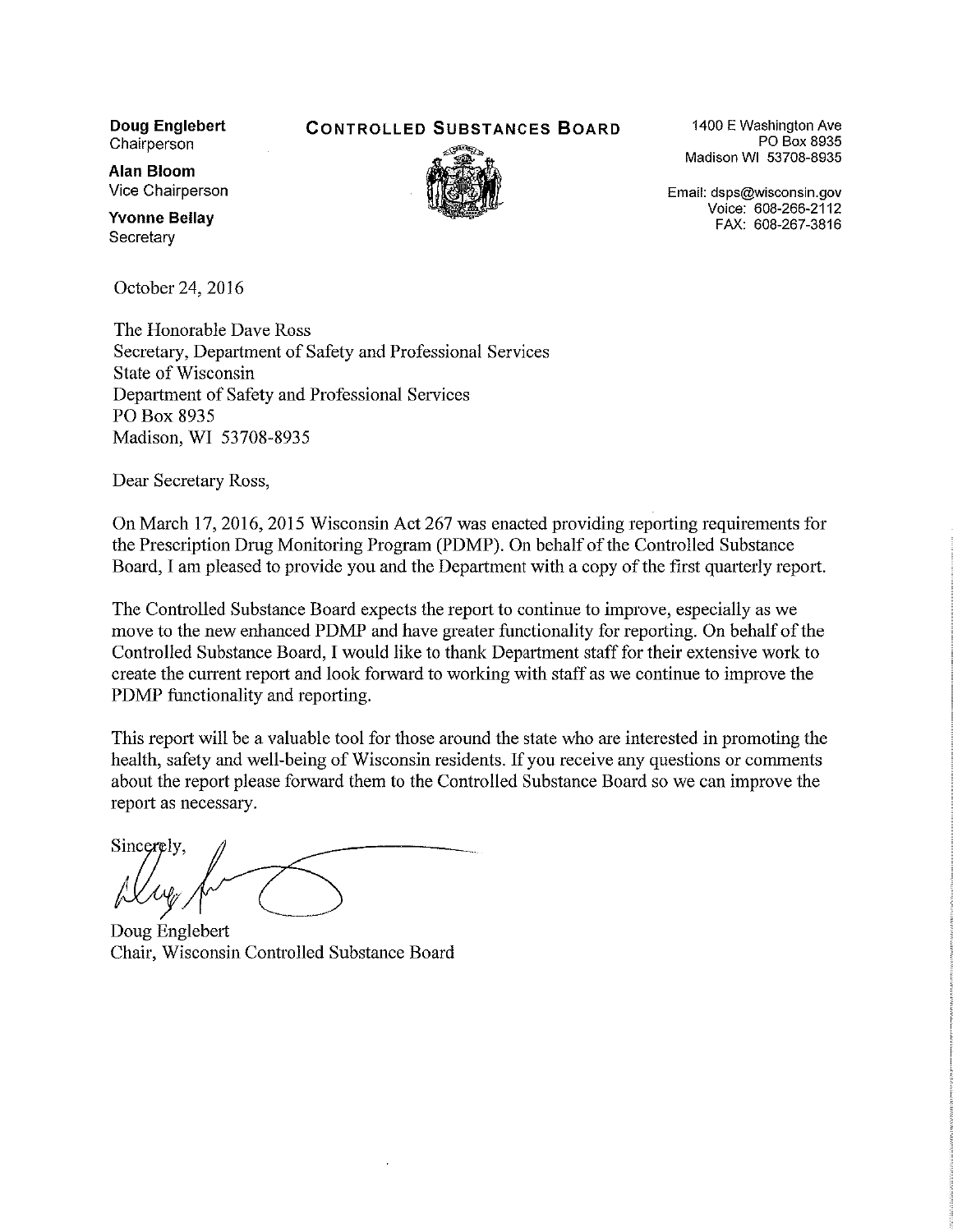

# Controlled Substances Board



# Report 1

July 1 – September 30, 2016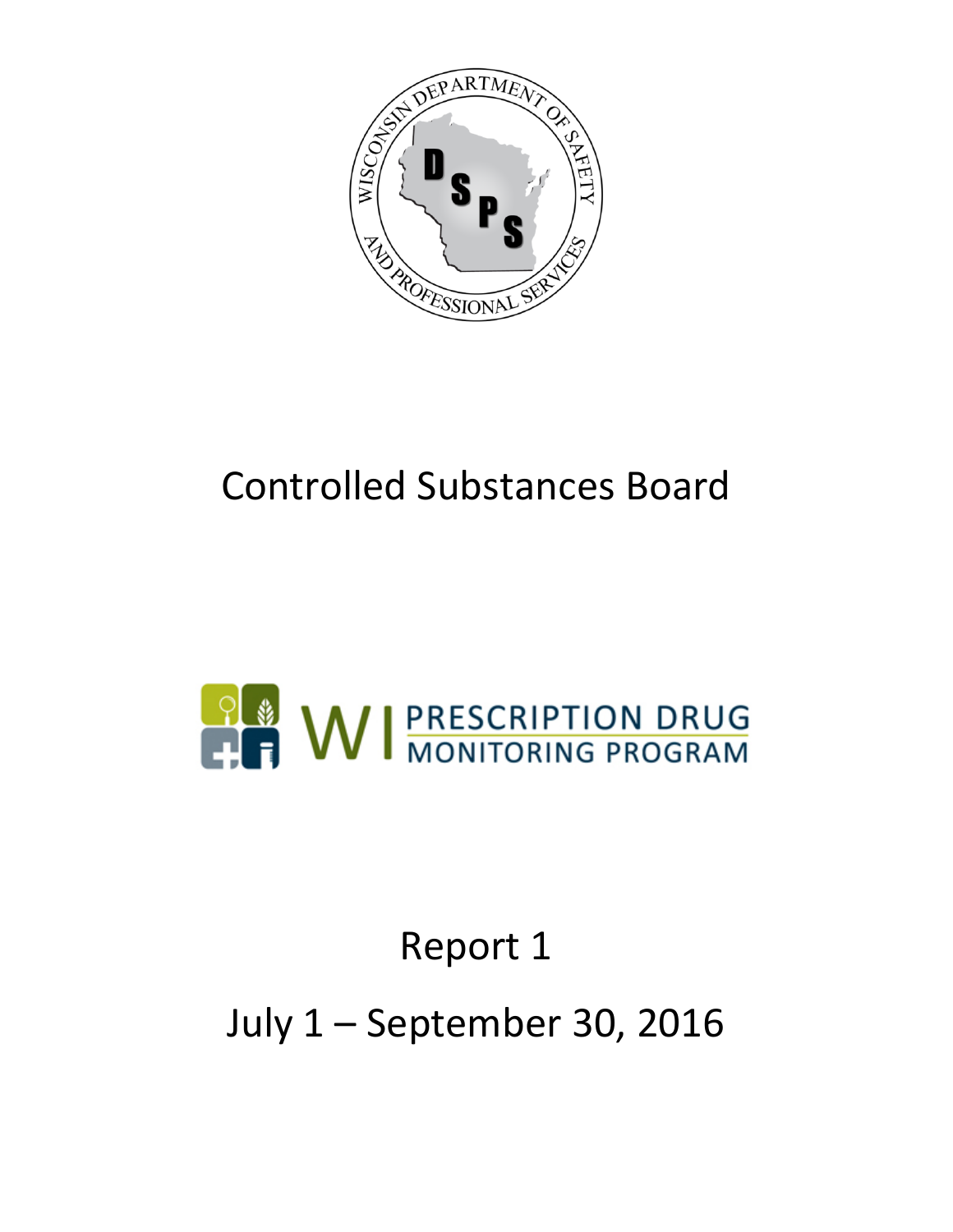### Contact Information

### **Wisconsin Controlled Substances Board Chairperson: Doug Englebert**

#### **Members:**

Englebert, Doug, Chairperson DHS Designated Member Bloom, Alan, Vice Chairperson Pharmacologist Bellay, Yvonne M., Secretary **DATCP Designated Member** Larson, Gunnar Psychiatrist Smith, Jason **Attorney General Designee** 

LaDien, Franklin "Rocky" Pharmacy Board Representative Miller, Jeffrey G. The Music Controller and South Board of Nursing Representative Pietz, Wendy M. North States and Dentistry Board Representative Westlake, Timothy W. The Medical Board Representative

#### **Wisconsin Department of Safety and Professional Services**

1400 E Washington Ave Madison, WI 53703 608-266-2112 [DSPS@wisconsin.gov](mailto:DSPS@wisconsin.gov)

### **Wisconsin Prescription Drug Monitoring Program**

[PDMP@wisconsin.gov](mailto:PDMP@wisconsin.gov)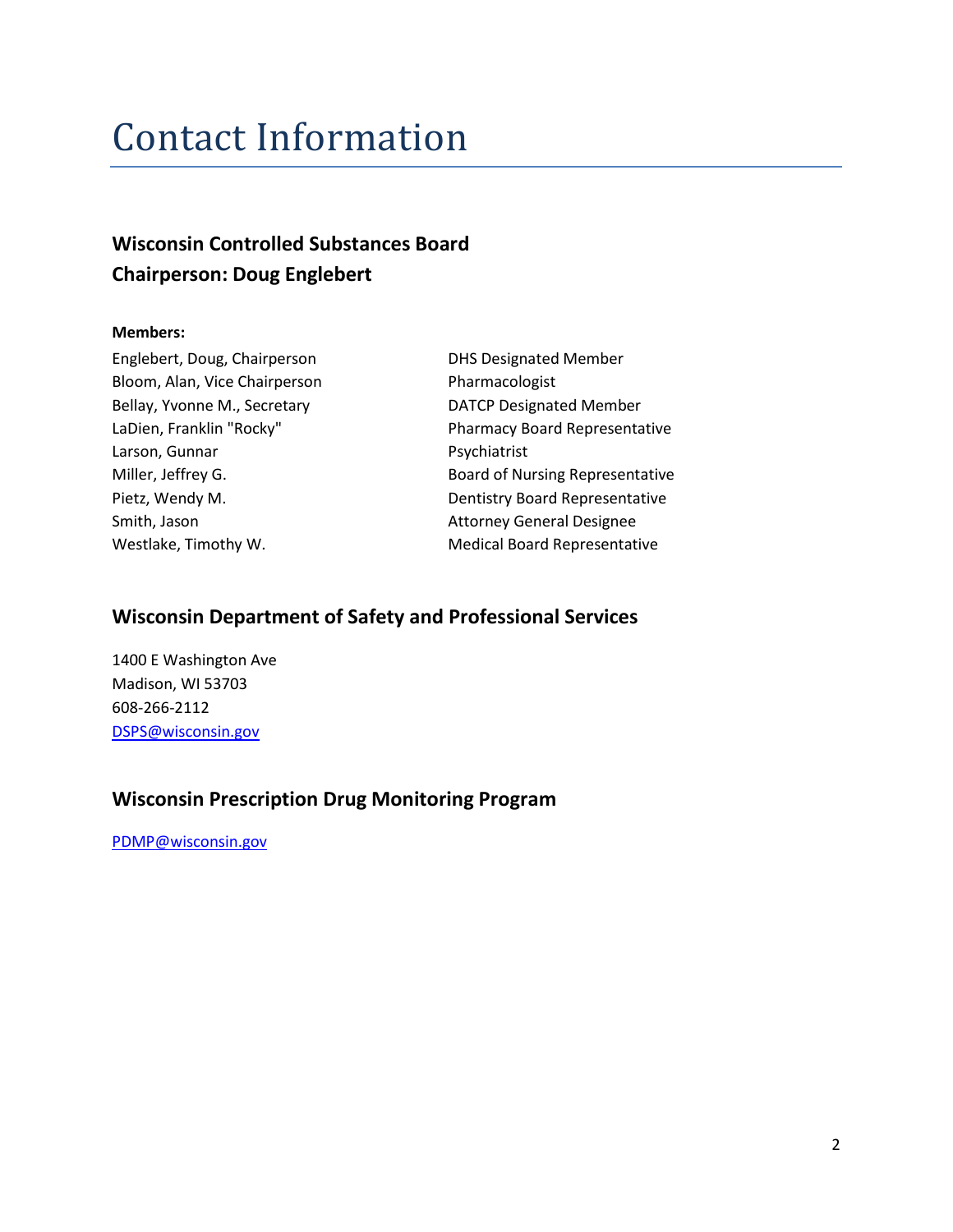# **Table of Contents**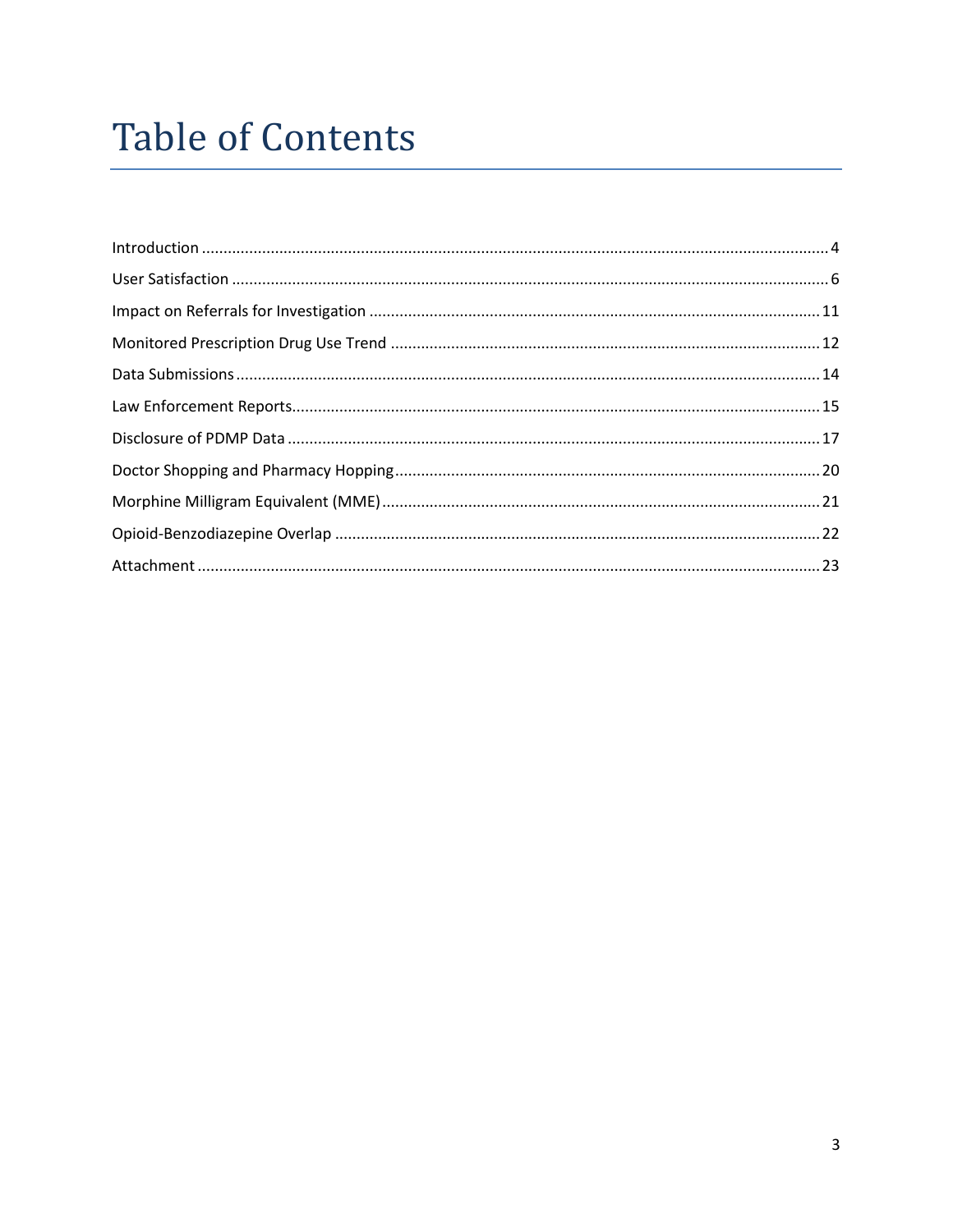## <span id="page-4-0"></span>Introduction

The Wisconsin Prescription Drug Monitoring Program (PDMP) was deployed in June 2013. It is administered by the Wisconsin Department of Safety and Professional Services (DSPS) pursuant to the regulations and policies established by the Wisconsin Controlled Substances Board (CSB). Since being deployed, the PDMP primarily has been a tool to help healthcare professionals make more informed decisions about prescribing and dispensing controlled substance prescription drugs to patients. It also discloses data as authorized by law to governmental and law enforcement agencies.

The PDMP currently stores over 40 million prescription records submitted by over 2,000 pharmacies and dispensing practitioners. Over 15,000 prescribers, pharmacists, and their delegates have performed over 3 million queries for patient prescription reports. The number of queries performed by healthcare users per day has steadily risen, with an average of over 4,500 queries performed each day.

Pursuant to ss. 961.385 (5) – (6), Wis. Stats., the CSB is required to submit a report to DSPS about the PDMP. This report is the first report intended to satisfy that requirement. It includes information related to each of the following topics identified in the law:

- The satisfaction with the program of pharmacists, pharmacies, practitioners, and other users of the program.
- The program's impact on referrals of pharmacists, pharmacies, and practitioners to licensing or regulatory boards for discipline and to law enforcement agencies for investigation and possible prosecution.
- An assessment of the trends and changes in the use of monitored prescription drugs in this state.
- The number of practitioners, by profession, and pharmacies submitting records to the board under the program in the previous quarter.
- A description of the number, frequency, and nature of submissions by law enforcement agencies under s. 961.37 (3) (a) in the previous quarter.
- A description of the number, frequency, and nature of requests made in the previous quarter for disclosure of records generated under the program.
- The number of individuals receiving prescription orders from 5 or more practitioners or having monitored prescription drugs dispensed by 5 or more pharmacies within the same 90-day period at any time over the course of the program.
- The number of individuals receiving daily morphine milligram equivalents of 1 to 19 milligrams, 20 to 49 milligrams, 50 to 99 milligrams, and 100 or more milligrams in the previous quarter.
- The number of individuals to whom both opioids and benzodiazepines were dispensed within the same 90-day period at any time over the course of the program.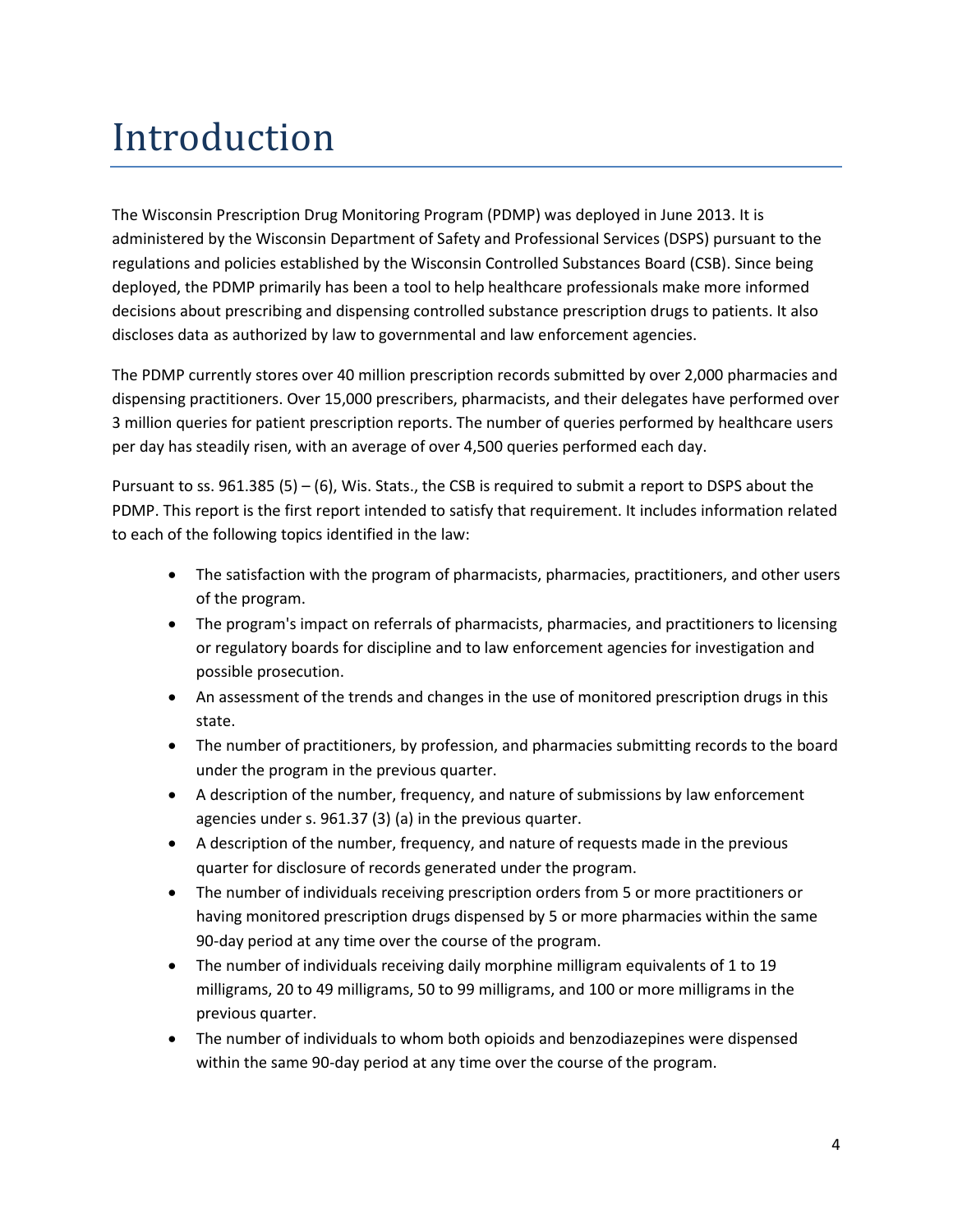Currently, DSPS is developing an enhanced PDMP (ePDMP) system that will be deployed no later than the first quarter of 2017. The primary emphasis of the new system's design is value-added clinical workflow integration, improved data quality capabilities for both searching and reporting, and maximized public health and public safety use. It will also be capable of compiling all of the data required for future reports.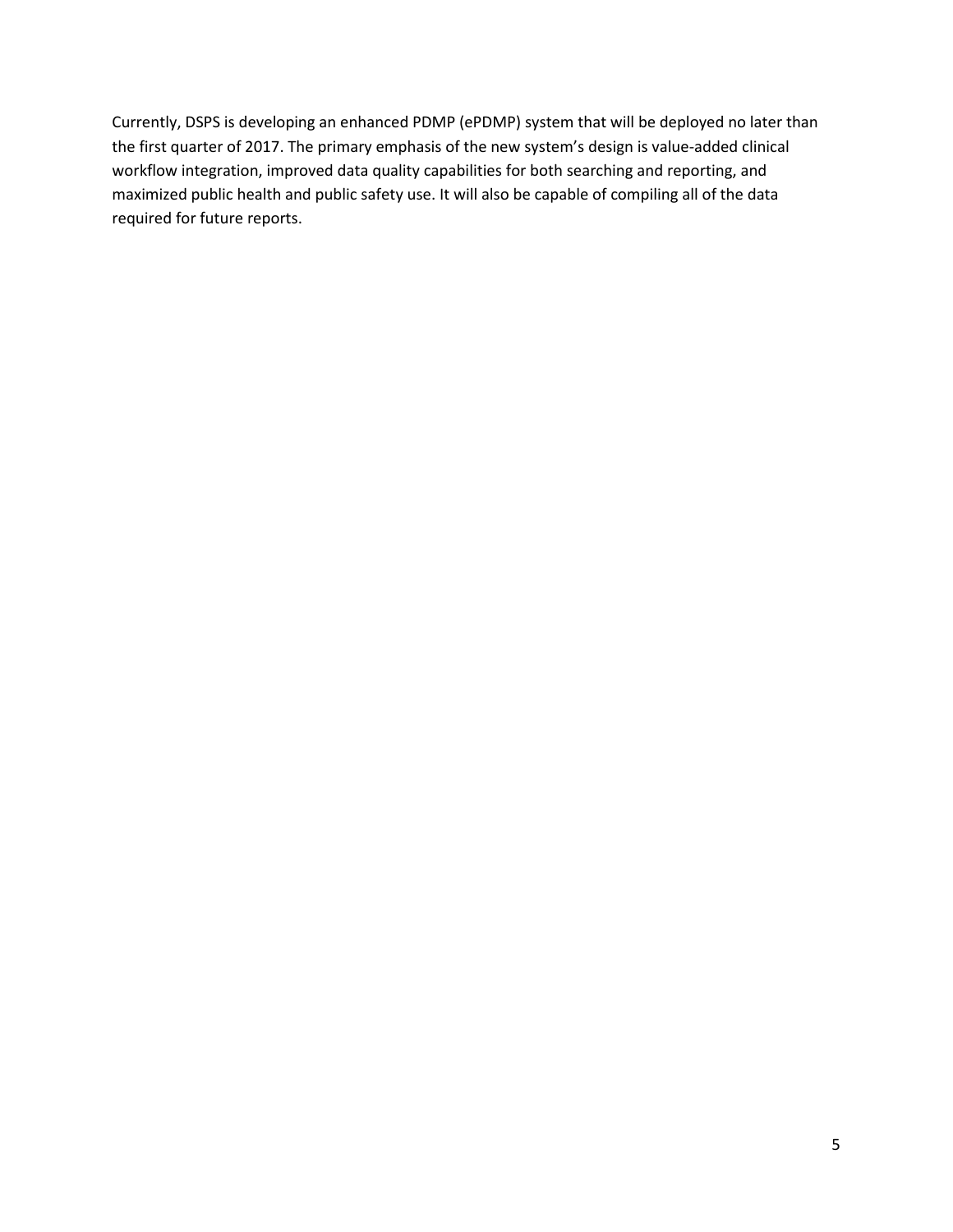# <span id="page-6-0"></span>User Satisfaction

DSPS conducted an online survey between August 22 and September 14, 2016. During that time, DSPS emailed the user satisfaction survey attached to this report to 398 random current users of the PDMP. During the survey period, 109 current users of the PDMP completed the survey. Figure 1 shows the profession of the survey respondents.



While 109 users responded to the survey, only 92 users indicated their profession. The most common profession with 34 individuals is physician – MD. The second most common profession of survey respondents is pharmacist with 26 individuals. Besides optometrists, very few of whom are current PDMP users, and anesthesiologist assistants, none of whom are current PDMP users, all professions granted access to the PDMP are represented in the survey results.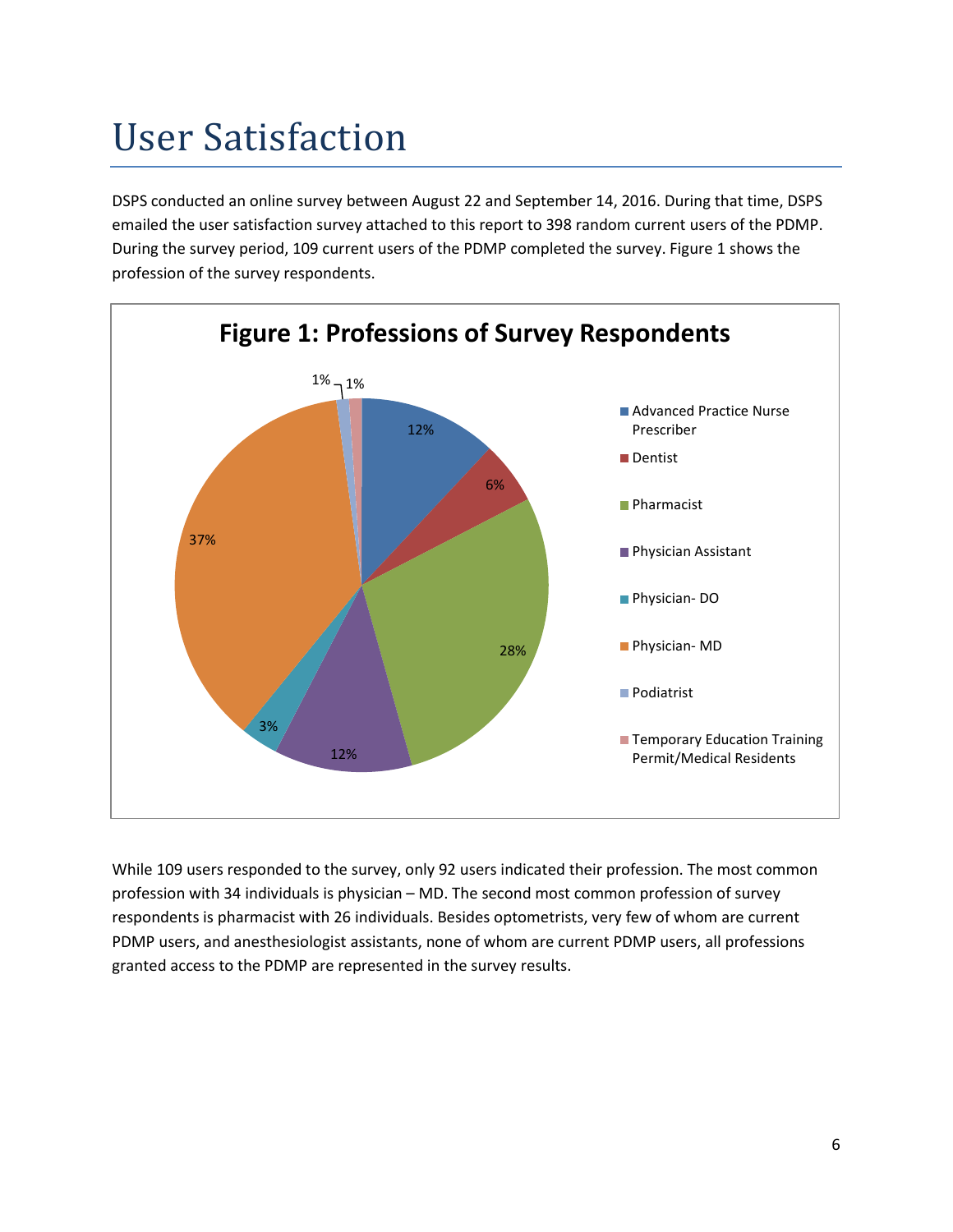Overall, current users of the PDMP are satisfied with the PDMP system. In fact, 72% of current users surveyed describe their satisfaction with the PDMP as "somewhat satisfied" or "very satisfied." For the purposes of the survey, current users were defined as users who had registered with the PDMP and had an active PDMP account at the time the survey began. Figure 2 shows the 107 responses collected as part of the survey from current users about their satisfaction with the PDMP system.



The survey also asked users to rate specific qualities of the PDMP system. The qualities of the PDMP in the survey are:

- Process to Register
- Process to Access Patient Data
- Process to Reset Your Password
- Process to Manage Delegate Accounts
- Layout of the Prescription History Data
- Usefulness of the Prescription History Data

Figure 3 shows the results from the survey.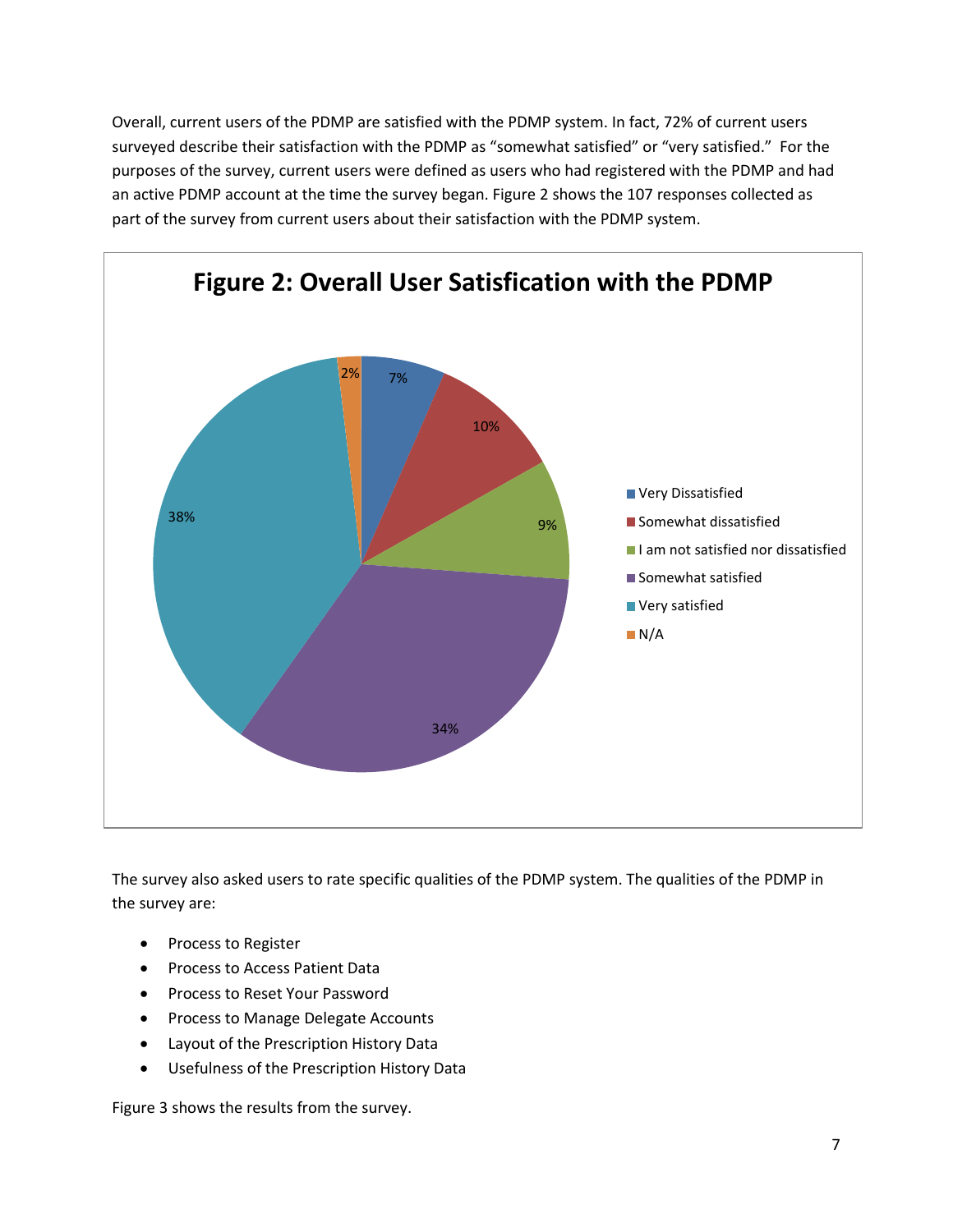

The most positive responses related to the usefulness of the prescription history data. Almost 80% of current users highly rated the usefulness of the data as intuitive or very intuitive. However, only 55% of current users describe the layout of the prescription history data as intuitive or very intuitive. So, while current users find the data useful, less find it laid out in an intuitive manner.

There is significantly more variation in the responses to the ratings for the processes. The most negative ratings regard the process to reset a password in the PDMP system. While approximately 29% of current users rate the process to reset their passwords as intuitive or very intuitive, an equal percentage of current users, 29%, rate the process as frustrating or very frustrating.

In addition to asking about satisfaction with the PDMP, the survey asked users about how often the current users or someone to whom they have delegated their authority to access PDMP data actually access PDMP data about a patient. Approximately 46% of the survey respondents only access PDMP data about "a few of my patients when I have a concern." Nearly 28% of survey respondents accessed data about half of their patients or less. Over 5% of survey respondents do not access PDMP data about their patients. Taken together, almost 79% of current users only access data about half of theirs patients or less. Figure 4 shows the results from the survey.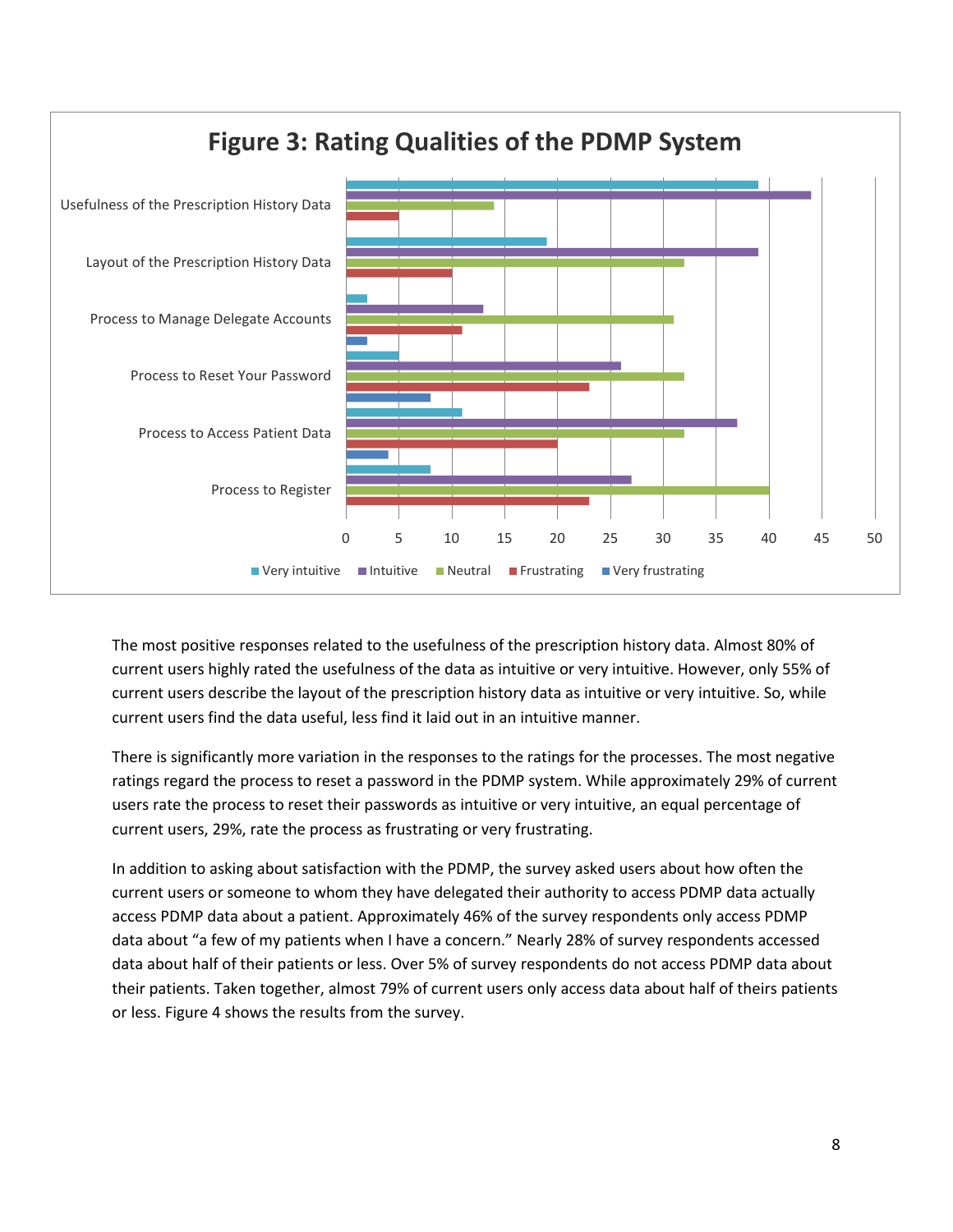

Current users most often cited not having enough time to access PDMP data as a barrier to using the PDMP more. In fact, approximately 55% of current users identified it as a barrier in the survey. The second most cited barrier, identified by 31% of current users, is that the current users do not find the PDMP system easy to use. Figure 5 shows the results of the survey.

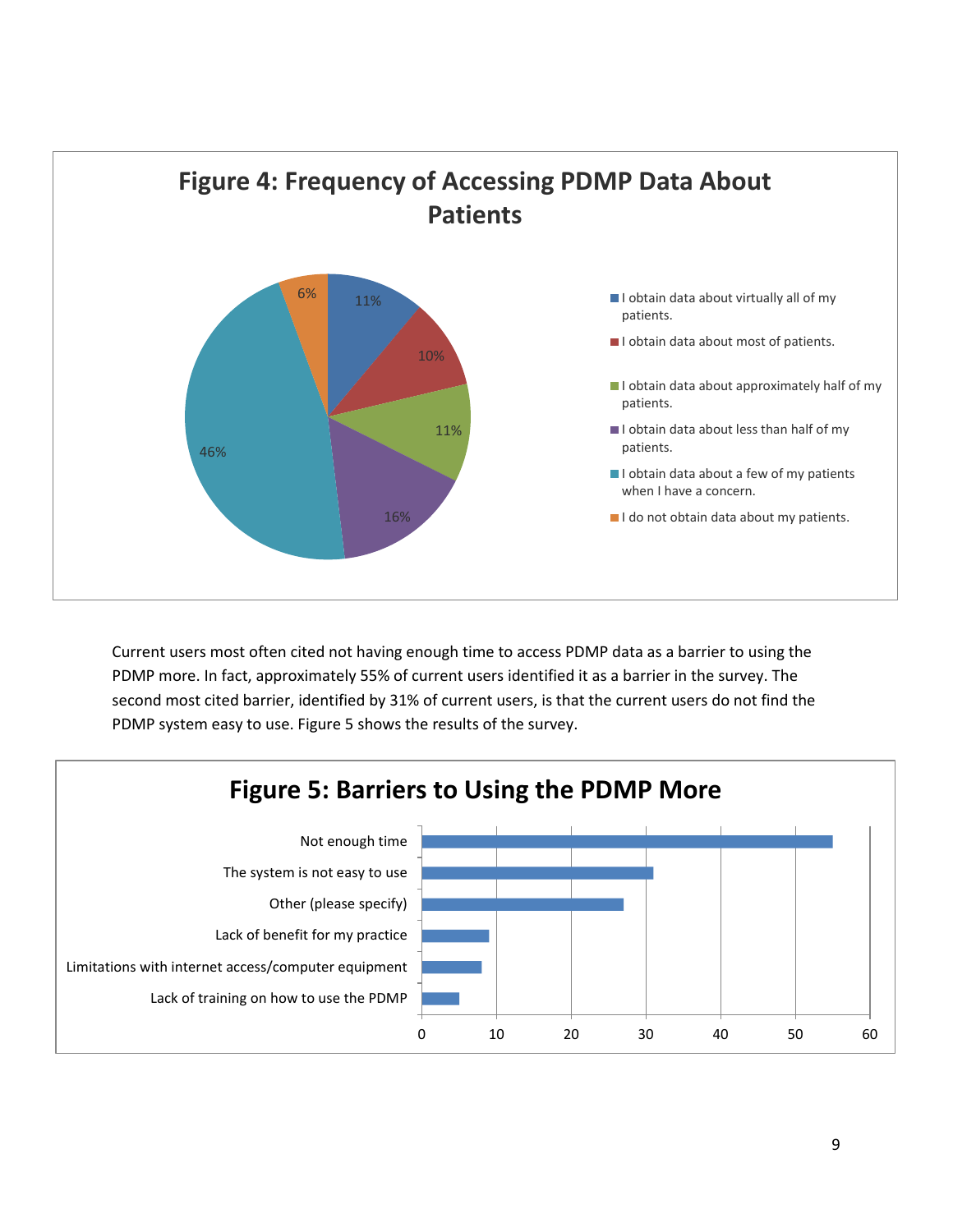In the survey, 27% of the current users said that other barriers prevent them from using the PDMP more. There were two prevailing themes in the responses: passwords expire too often and are difficult to remember, and the PDMP system is cumbersome and requires too many clicks to access PDMP data. One response succinctly summed up the frustrations with both commonly cited barriers:

> "frequent combersome [sic] passwords that change frequently resulting in forgotten password; a MILLION clicks to finally get to the screen to look someone up."

The survey also asked the current users to judge the average amount of time it takes them to access PDMP data about a patient. The results are in Figure 6.



Finally, the survey asked current users to describe the PDMP in three or fewer words. The below word cloud was built using WordSift.org. It visualizes the cumulative responses. Words that appear larger in the word cloud were used in more responses than the words that appear smaller. The words most commonly used were "helpful" and "useful."

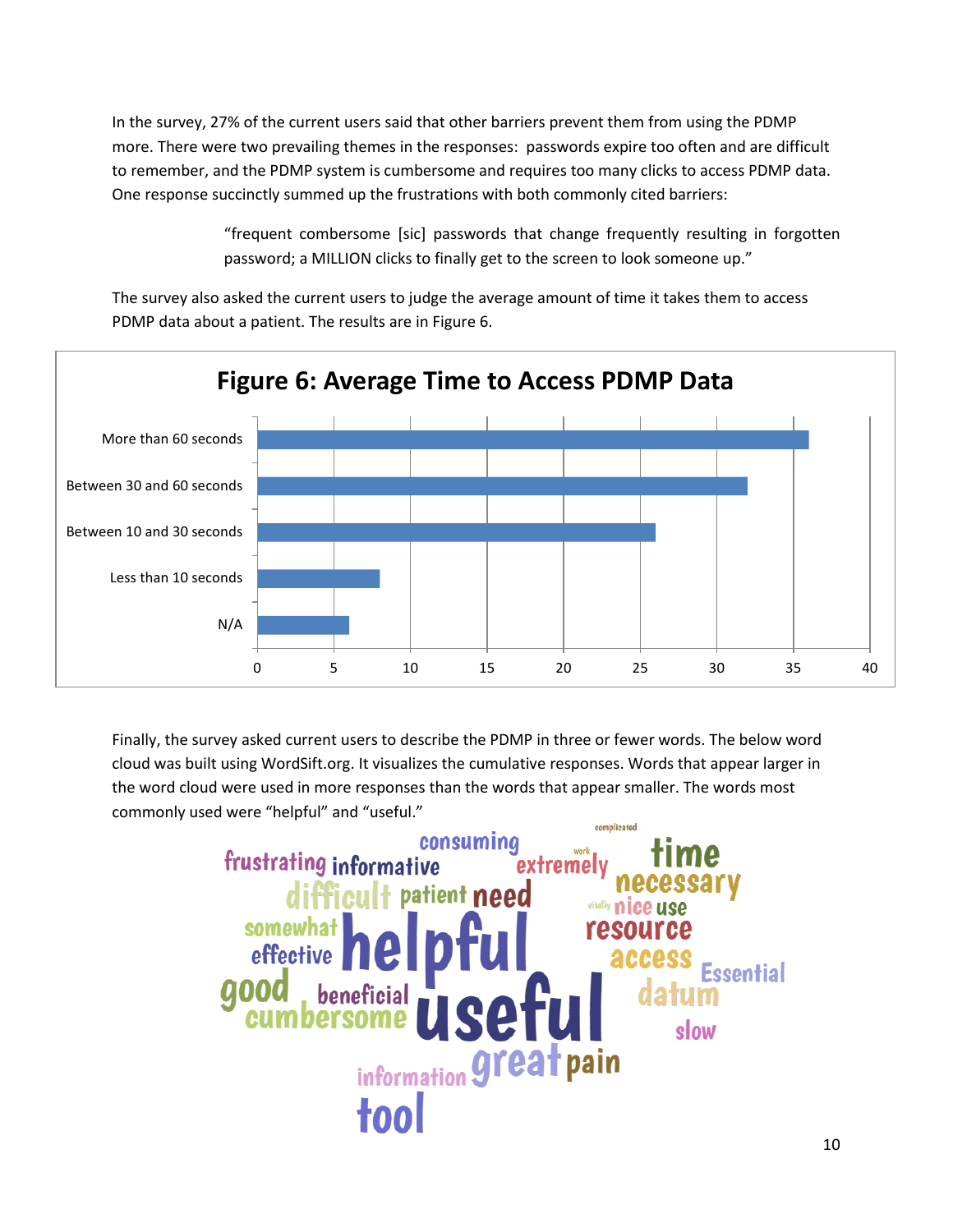# <span id="page-11-0"></span>Impact on Referrals for Investigation

Between July 1 and September 30, 2016, the Controlled Substances Board referred two pharmacists to the Pharmacy Examining Board for possible investigation and disciplinary action pursuant to s. 961.385 (2) (f), Wis. Stats. The referrals were made for suspected improper use of the PDMP. Prior to referring the pharmacists, the Controlled Substances Board suspended the pharmacists' access to PDMP data pursuant to s. CSB 4.09 (3) (a), Wis. Admin. Code.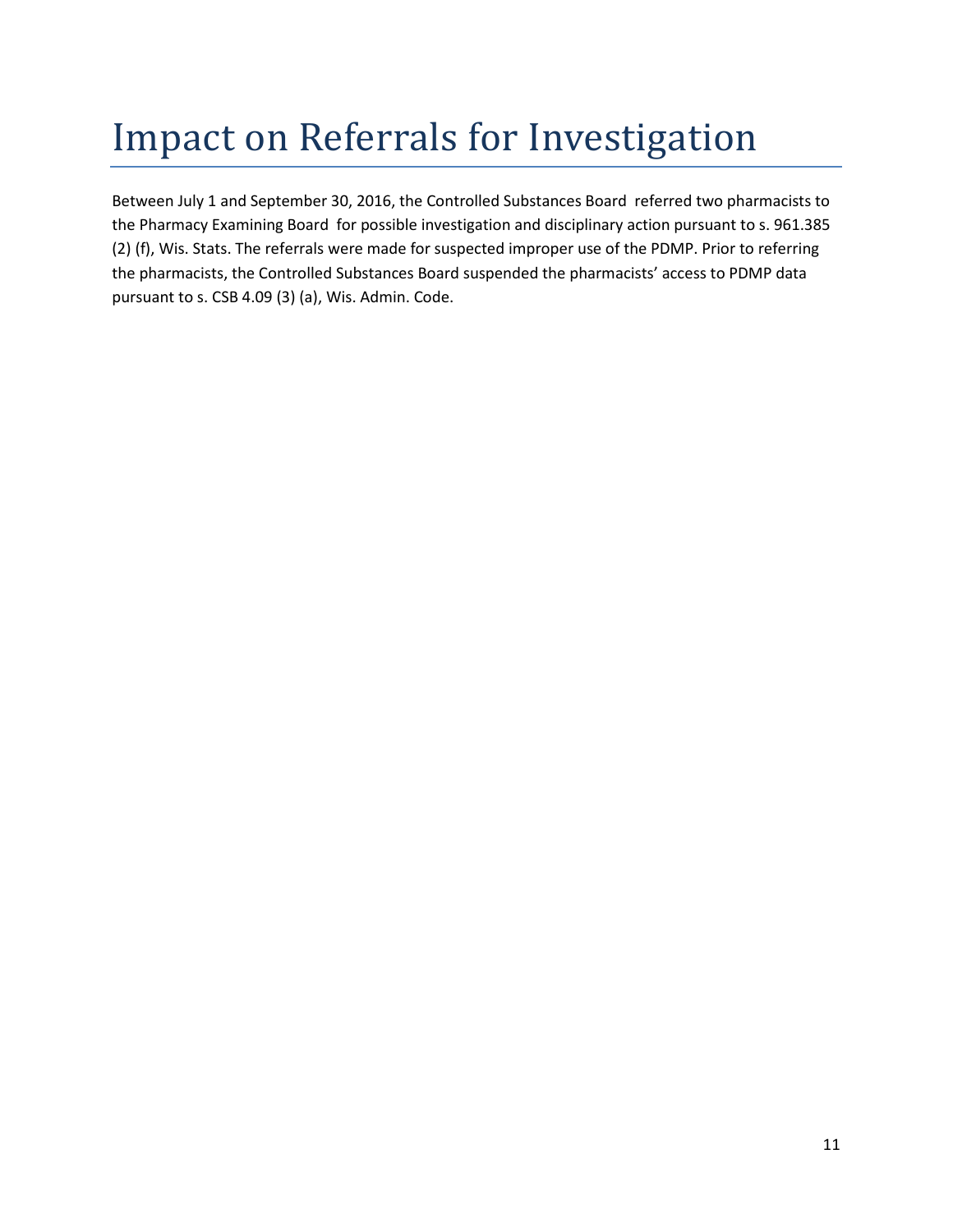# <span id="page-12-0"></span>Monitored Prescription Drug Use Trend[1](#page-12-1)

The amount of monitored prescription drugs, and opioids in particular, dispensed between July 1 and September 30, 2016 is less than the amount dispensed during the same period in 2015. During the third quarter 2016, the total number of prescriptions dispensed was 2,494,577, and the number of doses dispensed was 146,531,257. During the third quarter 2015, the total number of prescriptions dispensed was 2,657,001, and the number of doses dispensed was 157,555,903. The number of dispensed prescriptions for a monitored prescription drug this quarter is approximately 6% less than the same quarter in 2015. Similarly, the number of dispensed doses for a monitored prescription drug this quarter is approximately 7% less than the same period in 2015.

While there was a reduction in the volume of monitored prescription drugs dispensed, there has been little change in the 15 most dispensed monitored prescription drugs. The tables below show the top 15 most dispensed monitored prescription drugs between July 1 and September 30, 2016 and the top 15 most dispensed monitored prescription drugs during the same period in 2015.

| Top 15 Monitored Prescription Drugs Dispensed Between July and September 2016 |                      |                           |
|-------------------------------------------------------------------------------|----------------------|---------------------------|
| <b>Drug Name</b>                                                              | <b>Prescriptions</b> | <b>Quantity Dispensed</b> |
| HYDROCODONE/ACETAMINOPHEN                                                     | 389,632              | 22,269,636                |
| DEXTROAMPHETAMINE/AMPHETAMINE                                                 | 208,954              | 10,100,647                |
| <b>TRAMADOL HCL</b>                                                           | 198,362              | 15,095,871                |
| <b>OXYCODONE HCL</b>                                                          | 190,063              | 16,472,754                |
| ALPRAZOLAM                                                                    | 173,583              | 10,199,304                |
| LORAZEPAM                                                                     | 172,093              | 8,348,298                 |
| <b>CLONAZEPAM</b>                                                             | 141,305              | 8,434,444                 |
| OXYCODONE HCL/ACETAMINOPHEN                                                   | 140,847              | 9,457,861                 |
| <b>ZOLPIDEM TARTRATE</b>                                                      | 139,336              | 4,615,915                 |
| <b>METHYLPHENIDATE HCL</b>                                                    | 94,914               | 4,862,880                 |
| LISDEXAMFETAMINE DIMESYLATE                                                   | 73,736               | 2,337,536                 |
| <b>MORPHINE SULFATE</b>                                                       | 72,890               | 4,389,732                 |
| <b>DIAZEPAM</b>                                                               | 67,557               | 2,969,951                 |
| PREGABALIN                                                                    | 58,234               | 4,369,183                 |
| ACETAMINOPHEN WITH CODEINE                                                    | 51,001               | 2,386,879                 |

The top 15 dispensed monitored prescription drugs accounted for over 86% of all monitored prescription drug doses dispensed between July 1 and September 30, 2016.

<span id="page-12-1"></span> $1$  The data presented in this section are from the records of the PDMP as of October 28, 2016. Because the PDMP is an accumulation of records submitted to it by pharmacies and other dispensers, the data are subject to correction and revision as the PDMP receives new data.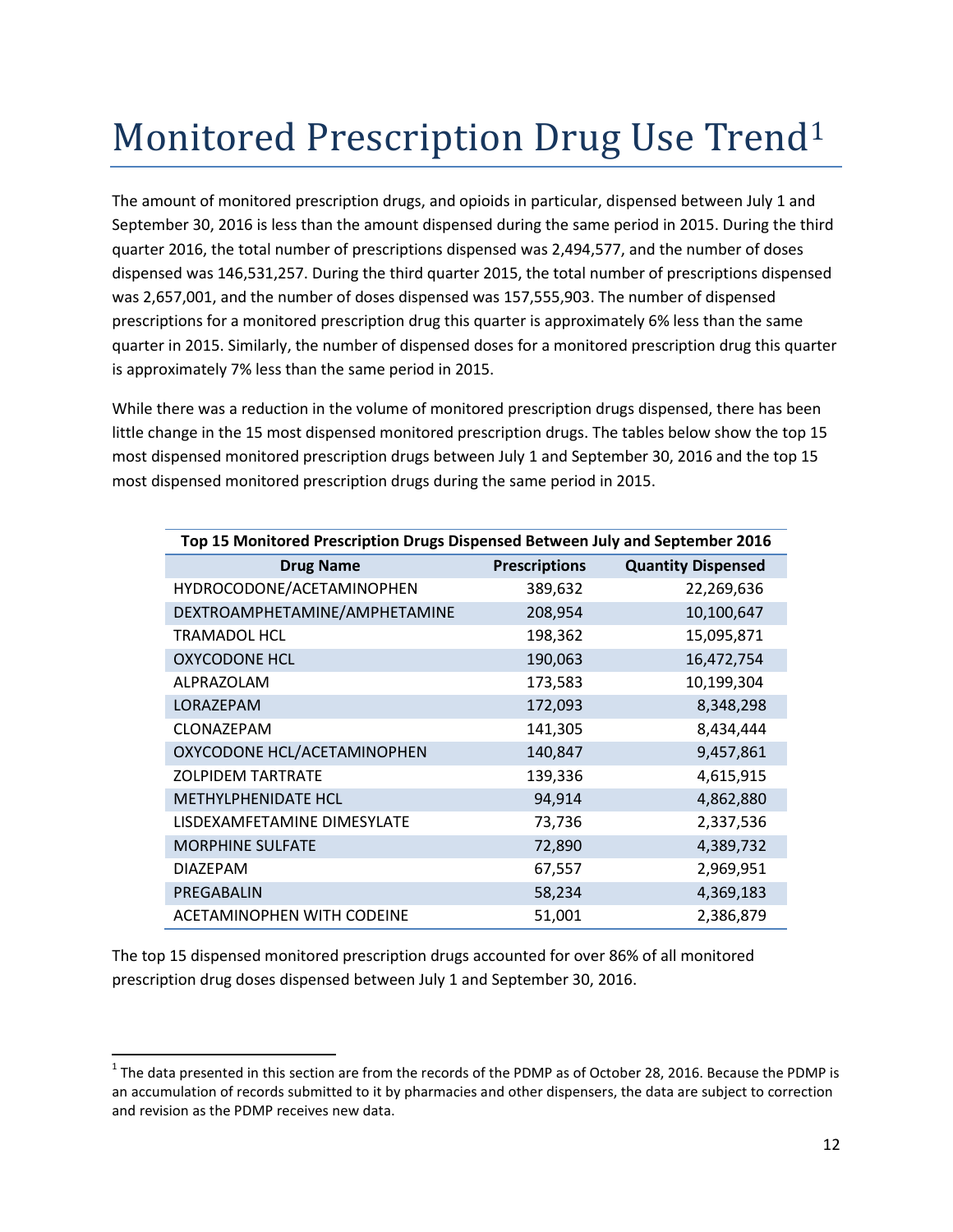| Top 15 Monitored Prescription Drugs Dispensed Between July and September 2015 |                      |                           |
|-------------------------------------------------------------------------------|----------------------|---------------------------|
| <b>Drug Name</b>                                                              | <b>Prescriptions</b> | <b>Quantity Dispensed</b> |
| HYDROCODONE/ACETAMINOPHEN                                                     | 451,804              | 25,678,901                |
| DEXTROAMPHETAMINE/AMPHETAMINE                                                 | 214,635              | 10,307,051                |
| <b>TRAMADOL HCL</b>                                                           | 204,911              | 15,746,469                |
| <b>OXYCODONE HCL</b>                                                          | 203,196              | 17,820,075                |
| ALPRAZOLAM                                                                    | 181,426              | 10,851,074                |
| LORAZEPAM                                                                     | 180,710              | 8,825,318                 |
| OXYCODONE HCL/ACETAMINOPHEN                                                   | 163,026              | 10,770,720                |
| <b>ZOLPIDEM TARTRATE</b>                                                      | 151,835              | 4,982,872                 |
| CLONAZEPAM                                                                    | 148,402              | 8,779,629                 |
| <b>METHYLPHENIDATE HCL</b>                                                    | 95,324               | 4,915,617                 |
| <b>MORPHINE SULFATE</b>                                                       | 78,574               | 4,832,945                 |
| <b>DIAZEPAM</b>                                                               | 73,420               | 3,302,828                 |
| LISDEXAMFETAMINE DIMESYLATE                                                   | 60,295               | 1,931,833                 |
| <b>ACETAMINOPHEN WITH CODEINE</b>                                             | 56,616               | 2,705,064                 |
| PREGABALIN                                                                    | 56,500               | 4,226,453                 |

The top 15 dispensed monitored prescription drugs accounted for over 86% of all monitored prescription drug doses dispensed between July 1 and September 30, 2015.

Additionally, there was a nearly 10% reduction in the number of opioid prescriptions issued and opioid doses dispensed when comparing the data of the third quarter 2015 and third quarter 2016.

| Amount of Opioid Prescriptions and Opioid Doses Dispensed |                                             |                           |  |
|-----------------------------------------------------------|---------------------------------------------|---------------------------|--|
| Period                                                    | <b>Opioid Prescription</b><br><b>Orders</b> | <b>Quantity Dispensed</b> |  |
| 2015 Q3                                                   | 1,280,367                                   | 83,223,662                |  |
| 2016 Q3                                                   | 1,157,102                                   | 74,993,240                |  |
| <b>Difference</b>                                         | (123, 265)                                  | (8, 230, 422)             |  |
| <b>Percent Decrease</b>                                   | 9.63%                                       | 9.89%                     |  |

The current PDMP system identified the classes of prescriptions using the following AHFS Pharmacologic-Therapeutic Classifications:

Opioids:

- 280808: Opiate Agonists
- 280812: Opiate Partial Agonist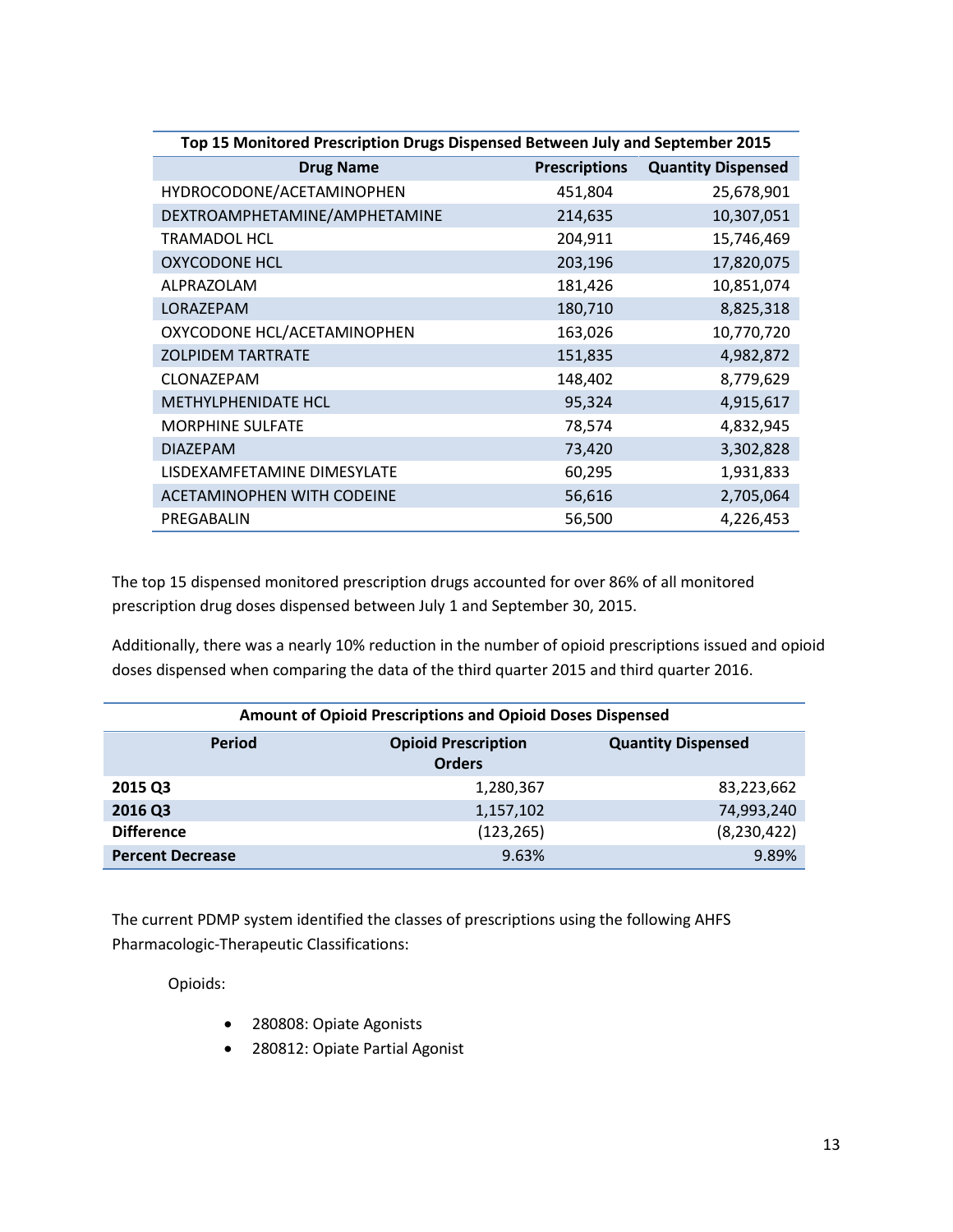## <span id="page-14-0"></span>Data Submissions

Between July 1 and September 30, 2016, 1,691 dispensers submitted 2,494,577 records to the PDMP. Of those dispensers, approximately 83% were located in Wisconsin, while 17% were located outside of Wisconsin. Approximately 89% of the dispensers were pharmacies, while the remaining 11% of the dispensers were dispensing practitioners. The profession of the dispensing practitioners is not currently reported in a consistent manner but will be available in future reports based on the enhancements being made to the PDMP application.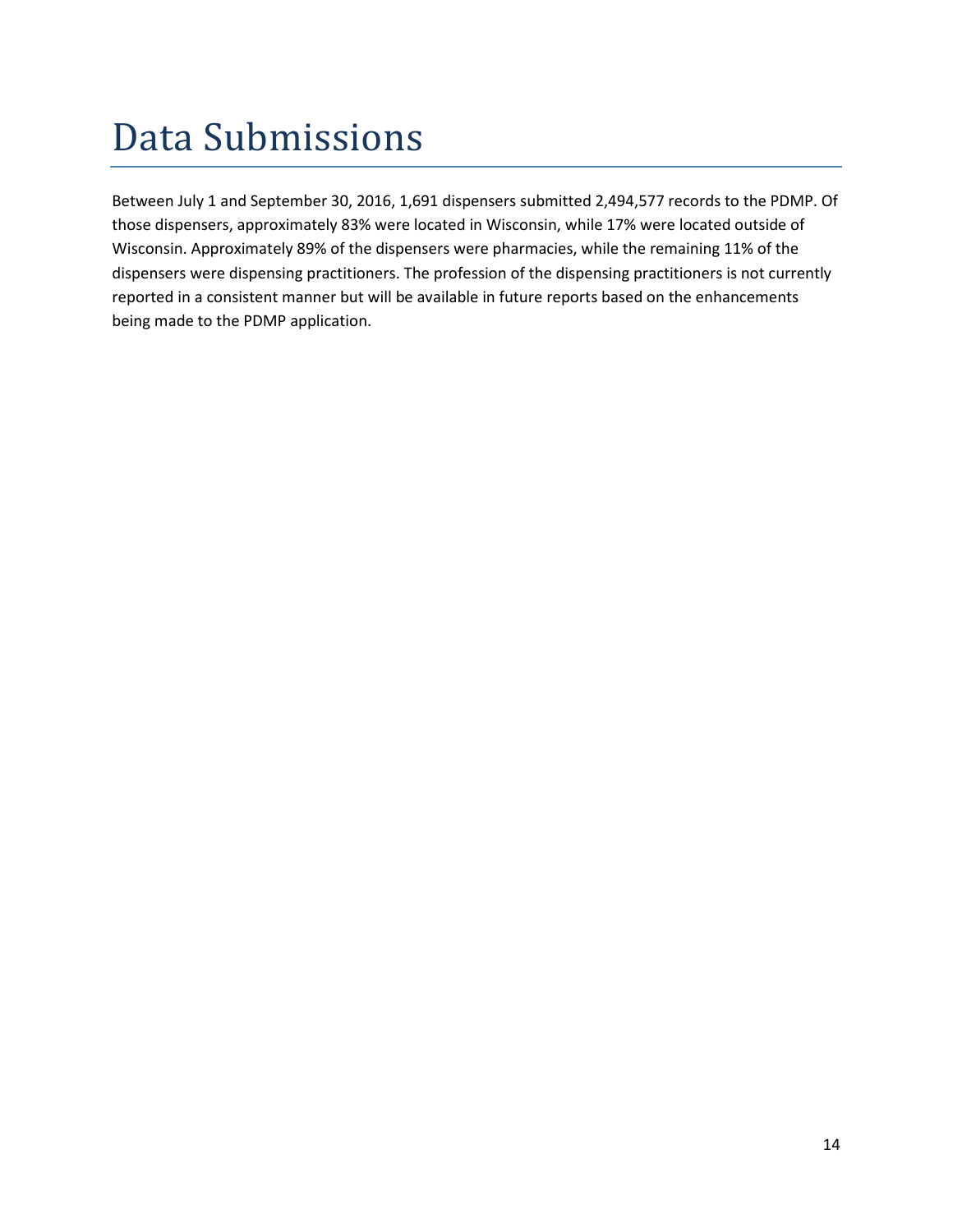## <span id="page-15-0"></span>Law Enforcement Reports

Between July 1, 2016, and September 30, 2016, 141 different Wisconsin law enforcement agencies submitted 925 reports to the PDMP as required by s. [961.37 \(3\) \(a\),](https://docs.legis.wisconsin.gov/document/statutes/961.37(3)(a)) Wis. Stat. The law requires the agencies to submit a report in each of the following situations:

- 1. When a law enforcement officer receives a report of a stolen controlled substance prescription.
- 2. When a law enforcement officer reasonably suspects that a violation of the Controlled Substances Act involving a prescribed drug is occurring or has occurred.
- 3. When a law enforcement officer believes someone is undergoing or has immediately prior experienced an opioid-related drug overdose.
- 4. When a law enforcement officer believes someone died as a result of using a narcotic drug.

Figures 7-8 show the breakdown of the reports submitted to the PDMP by type and by month.

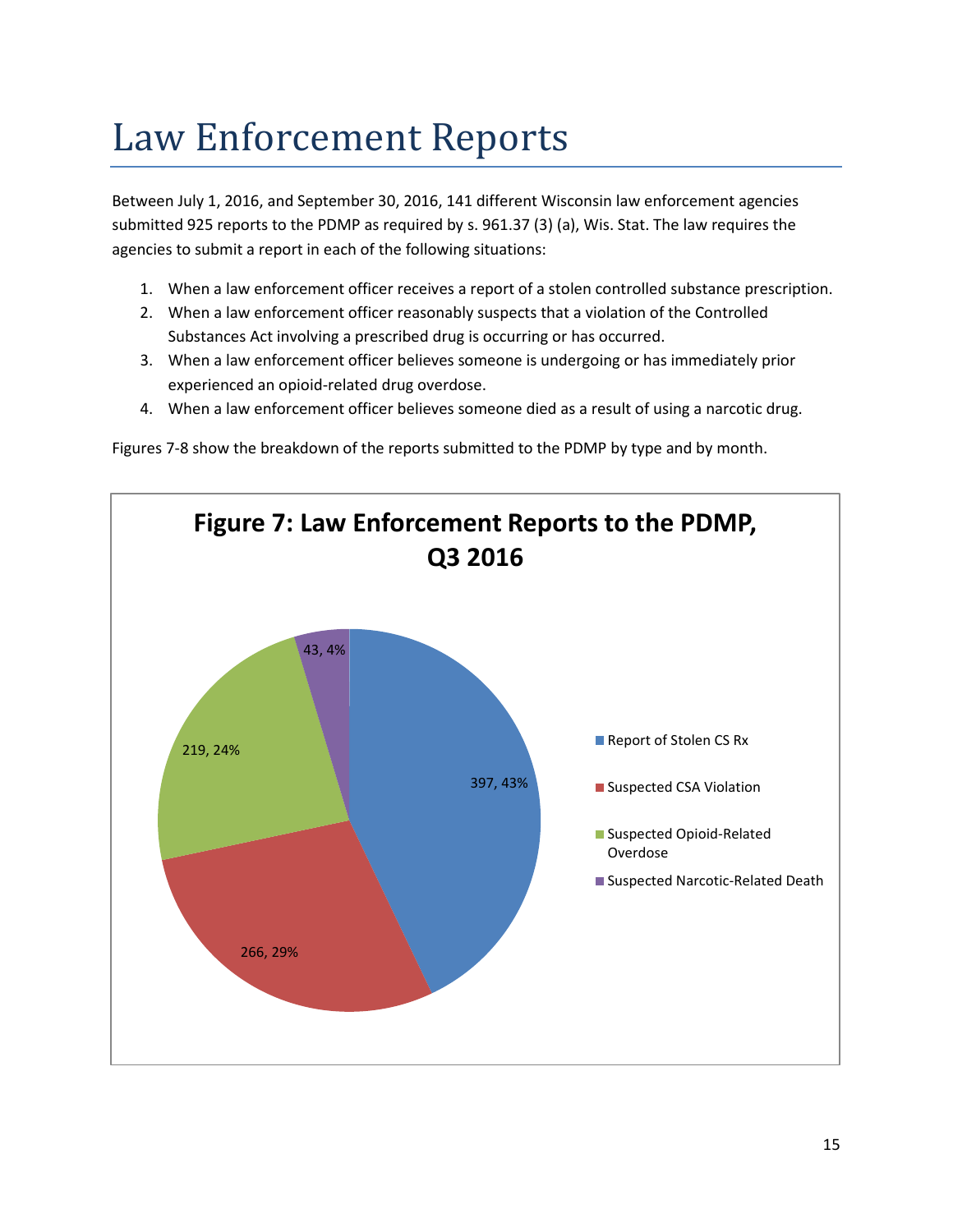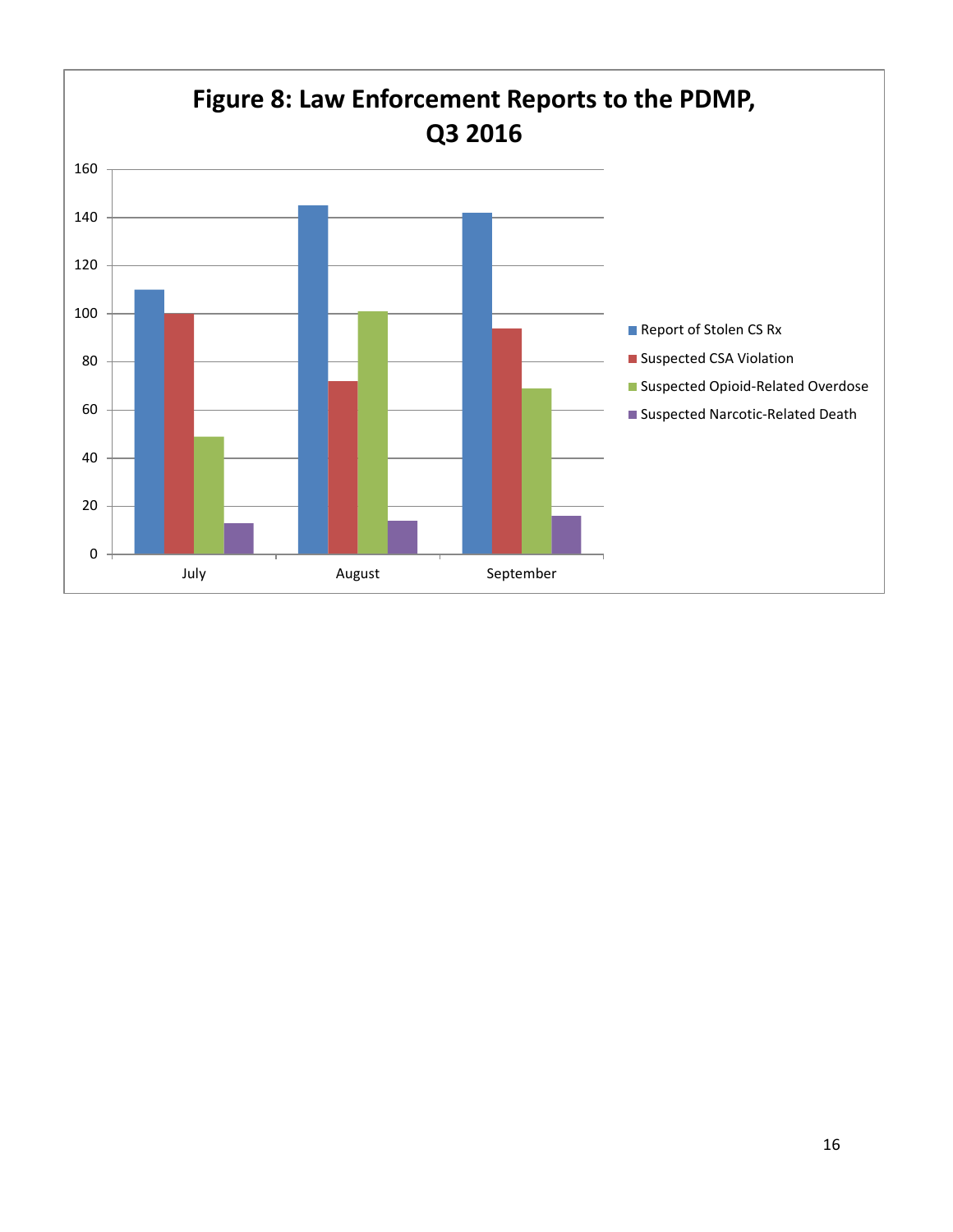# <span id="page-17-0"></span>Disclosure of PDMP Data

Between July 1, 2016, and September 30, 2016, healthcare users made 411,852 patient queries. The total number of patient queries by healthcare users has steadily increased since the program became operational in June of 2013, as seen in Figure 9.



The daily average of queries by healthcare users also reflects a steady increase, as seen in Figure 10.

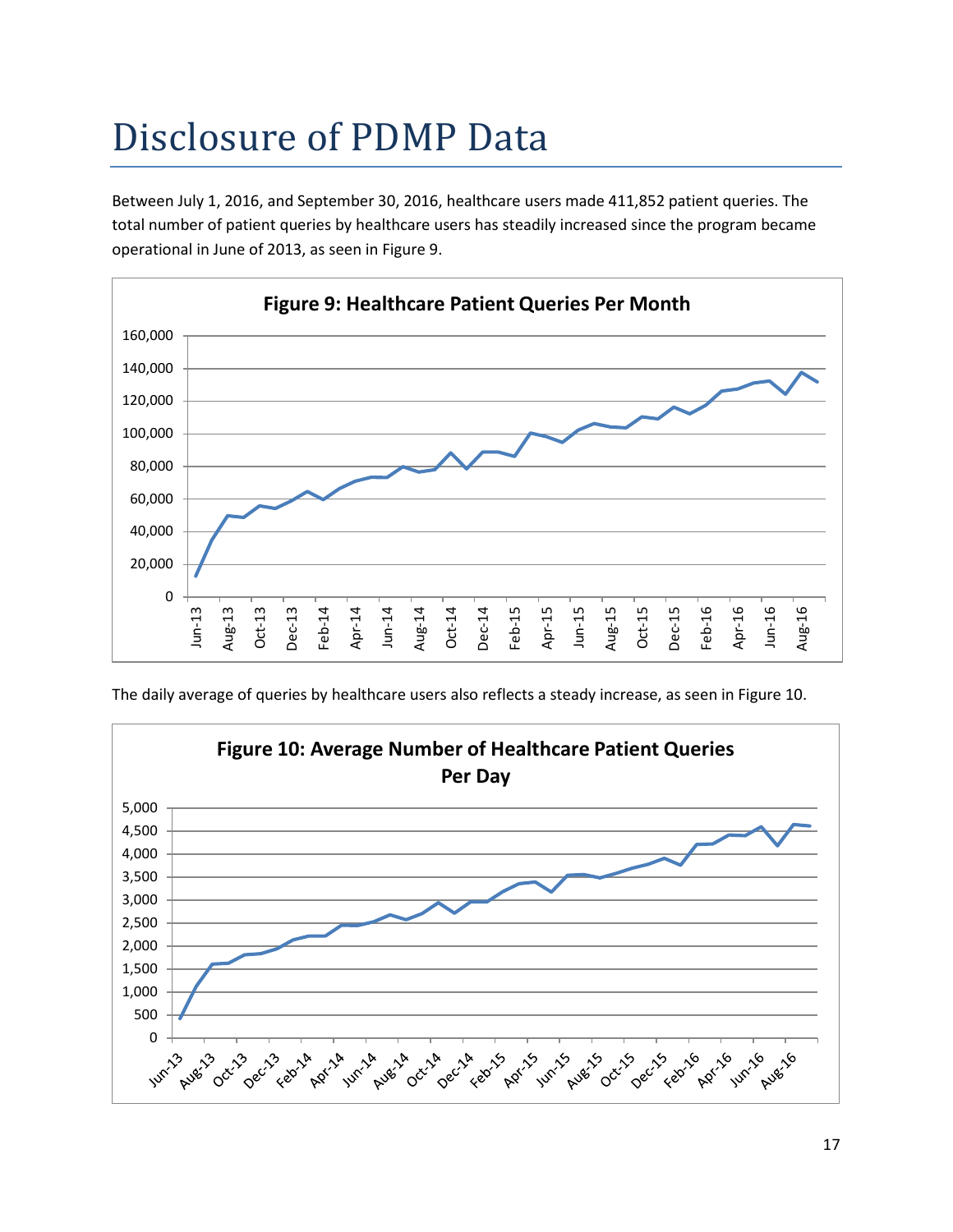

Figures 11 and 12 show the breakdown by profession of patient queries by prescribers, pharmacists, and prescriber/pharmacist delegates for this quarter.



Authorized individuals from non-healthcare groups made 113 requests for PDMP data this quarter. The breakdown among authorized non-healthcare groups can be seen in Figure 13.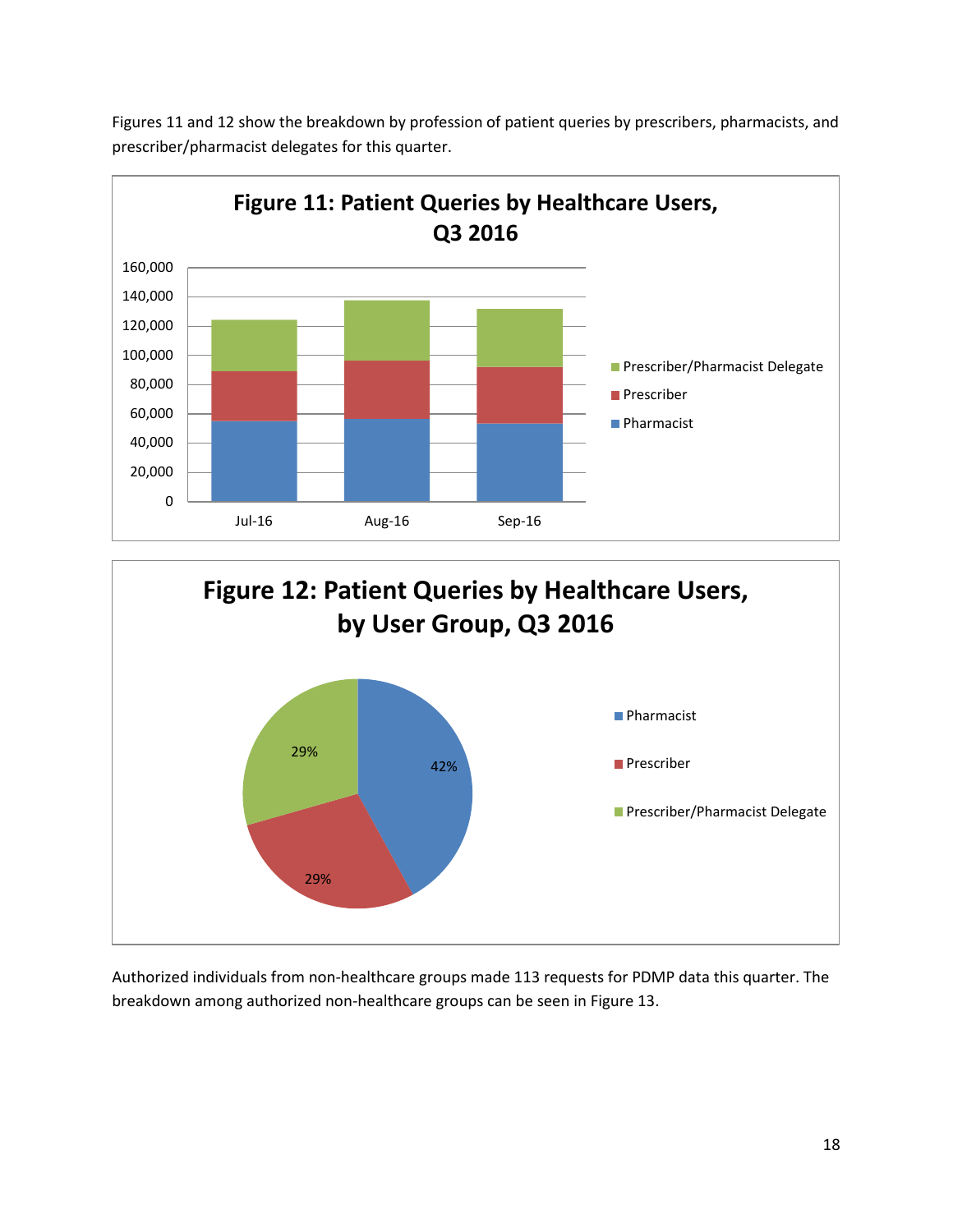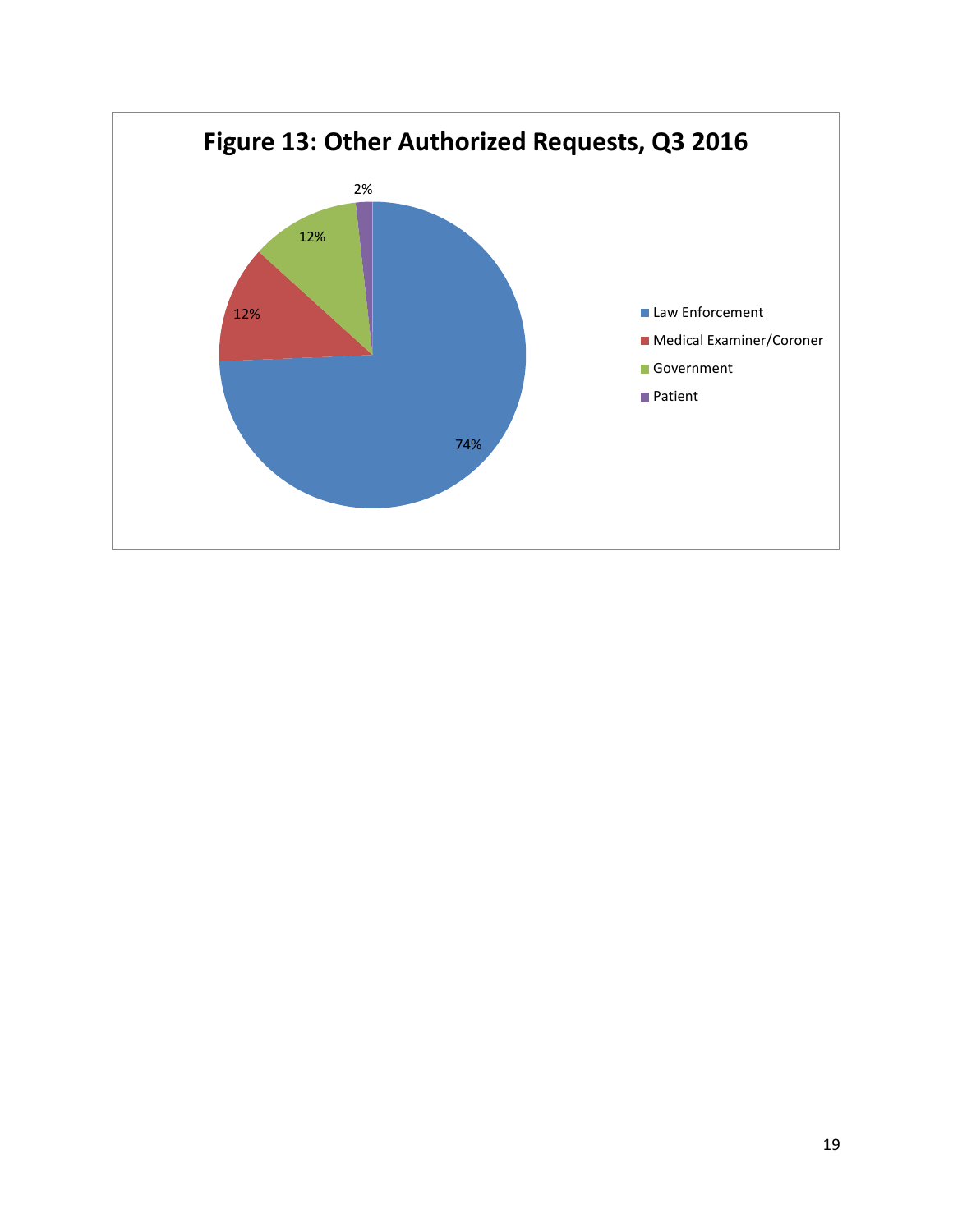# <span id="page-20-0"></span>Doctor Shopping and Pharmacy Hopping

The current PDMP system is capable of calculating the number of individuals who received prescription orders from five or more prescribers and had those prescriptions dispensed by five or more pharmacies between July 1 and September 30, 2016.

According to the records submitted to the PDMP by pharmacies and other dispensers, 368 individuals obtained five or more prescription orders for a monitored prescription drug and had those drugs dispensed by five or more pharmacies this quarter.

Two individuals obtained prescription orders from 16 different prescribers between July 1 and September 30, 2016. One individual obtained monitored prescription drugs at 12 different pharmacies.

Based on its improved data-quality capabilities and analytics, the forthcoming ePDMP application will be able to alert providers about patients that meet doctor-shopping and pharmacy-hopping thresholds in real-time.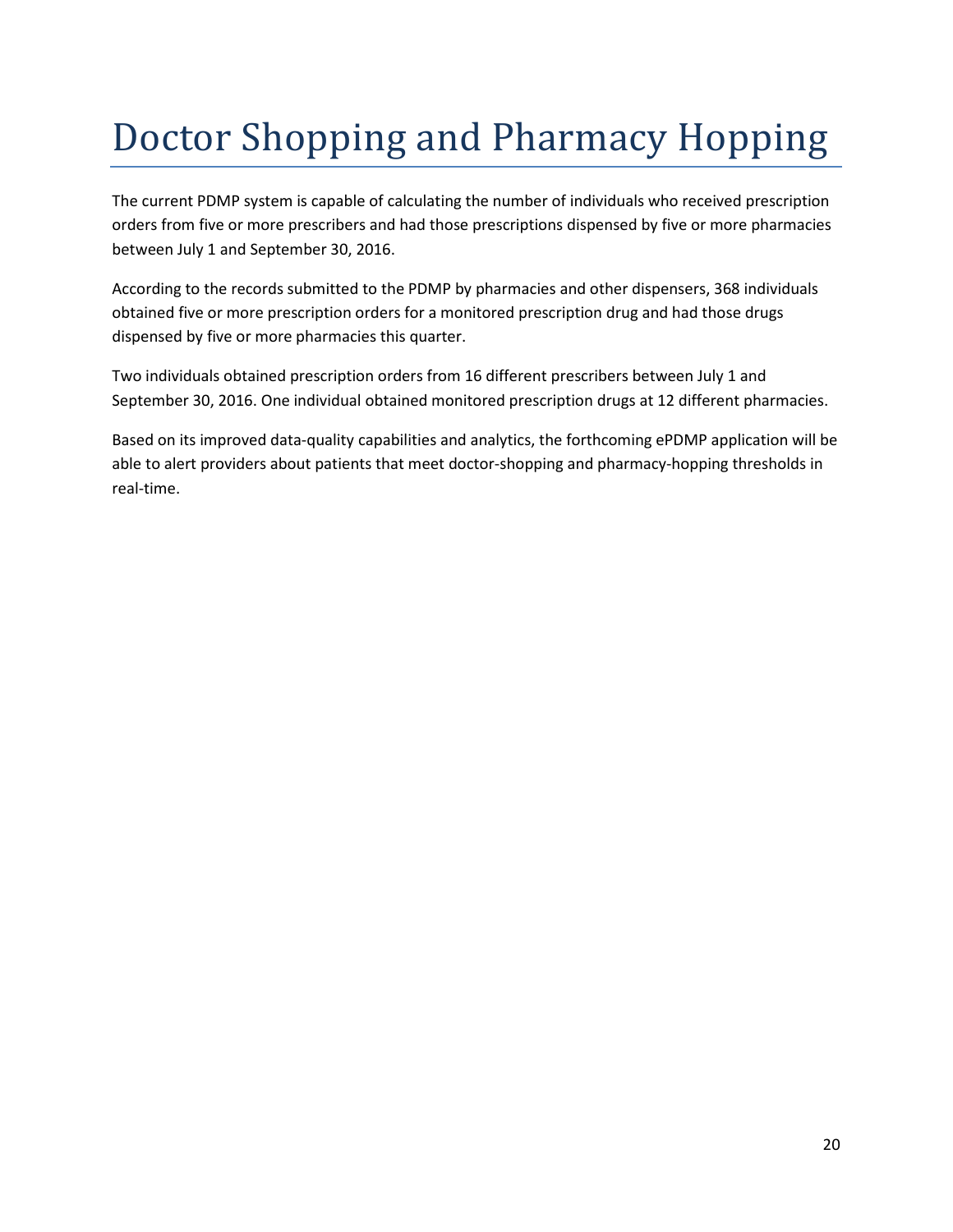# <span id="page-21-0"></span>Morphine Milligram Equivalent (MME)

The current PDMP system is not capable of calculating morphine milligram equivalent doses of opioid drugs. However, pursuant to the authority provided in 2015 Act 267, DSPS included advanced data analytic functionalities in the scope and design of the new Enhanced Prescription Drug Monitoring Program (ePDMP) system. The ePDMP is currently under development. Once the ePDMP is deployed, DSPS will use it to fulfill the requirements of this section in retrospect and in all new reports.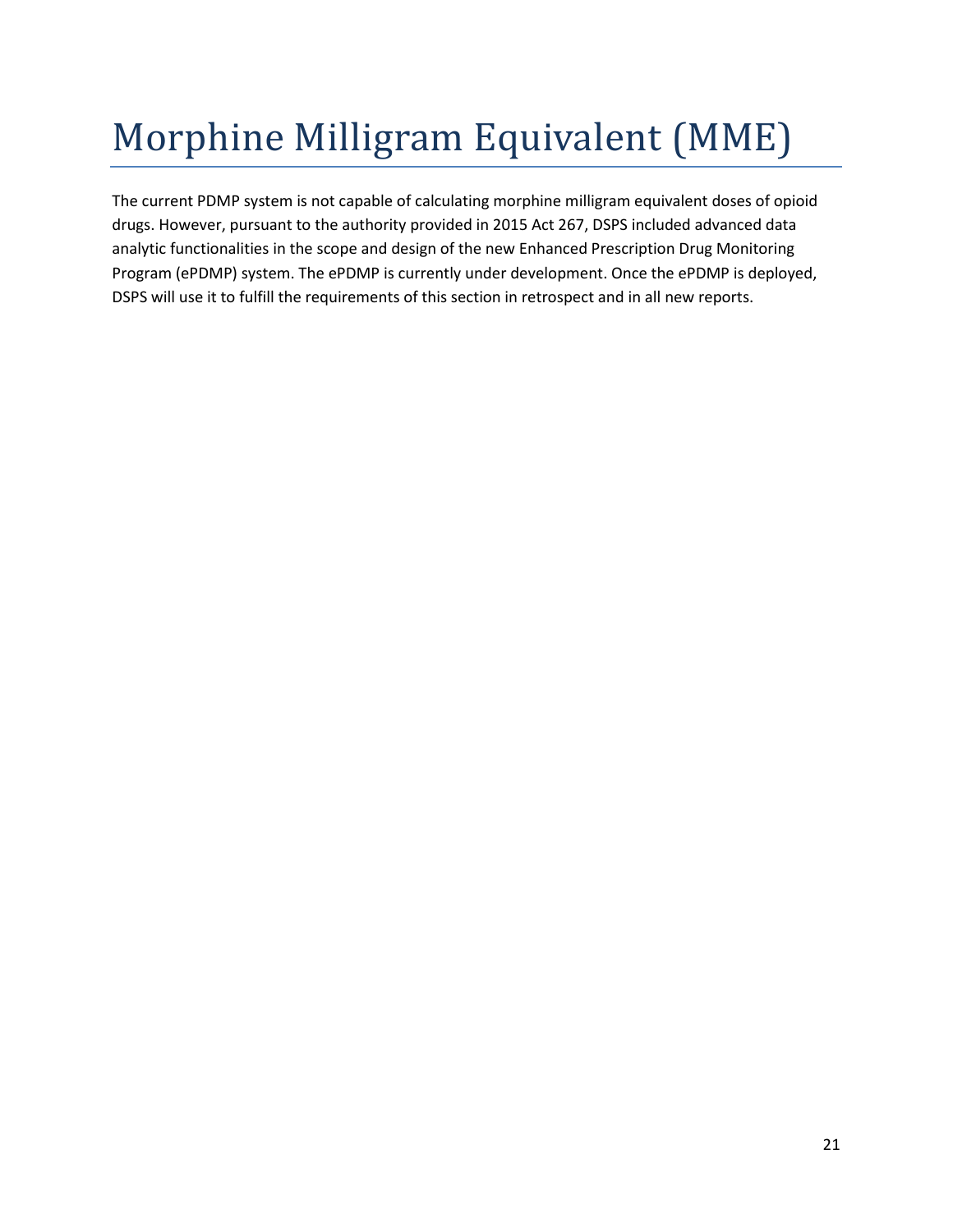# <span id="page-22-0"></span>Opioid-Benzodiazepine Overlap

The current PDMP system is capable of identifying the number of individuals to whom at least one opioid prescription and at least one benzodiazepine prescription were dispensed between July 1 and September 30, 2016. This does not necessarily mean that the prescriptions overlapped. It only means that at some point in the quarter the patient received an opioid prescription and that at some point in the quarter the same patient received a benzodiazepine prescription.

The current PDMP system identified the classes of prescriptions using the following AHFS Pharmacologic-Therapeutic Classifications:

Opioids:

- 280808: Opiate Agonists
- 280812: Opiate Partial Agonists

Benzodiazepines:

- 281208: Benzodiazepines (Anticonvulsants)
- 282408: Benzodiazepines (Anxiolytics, Sedatives, and Hypnotics)

According to the records submitted to the PDMP by pharmacies and other dispensers, 488,137 individuals received an opioid prescription and 283,439 individuals received a benzodiazepine prescription this quarter. Approximately 98,792 individuals received both an opioid prescription and a benzodiazepine prescription between July 1 and September 30, 2016.

Based on its improved data-quality capabilities and analytics, the forthcoming ePDMP application will be able to alert providers about patients that have overlapping benzodiazepine and opioid prescriptions as a standard function of the patient report.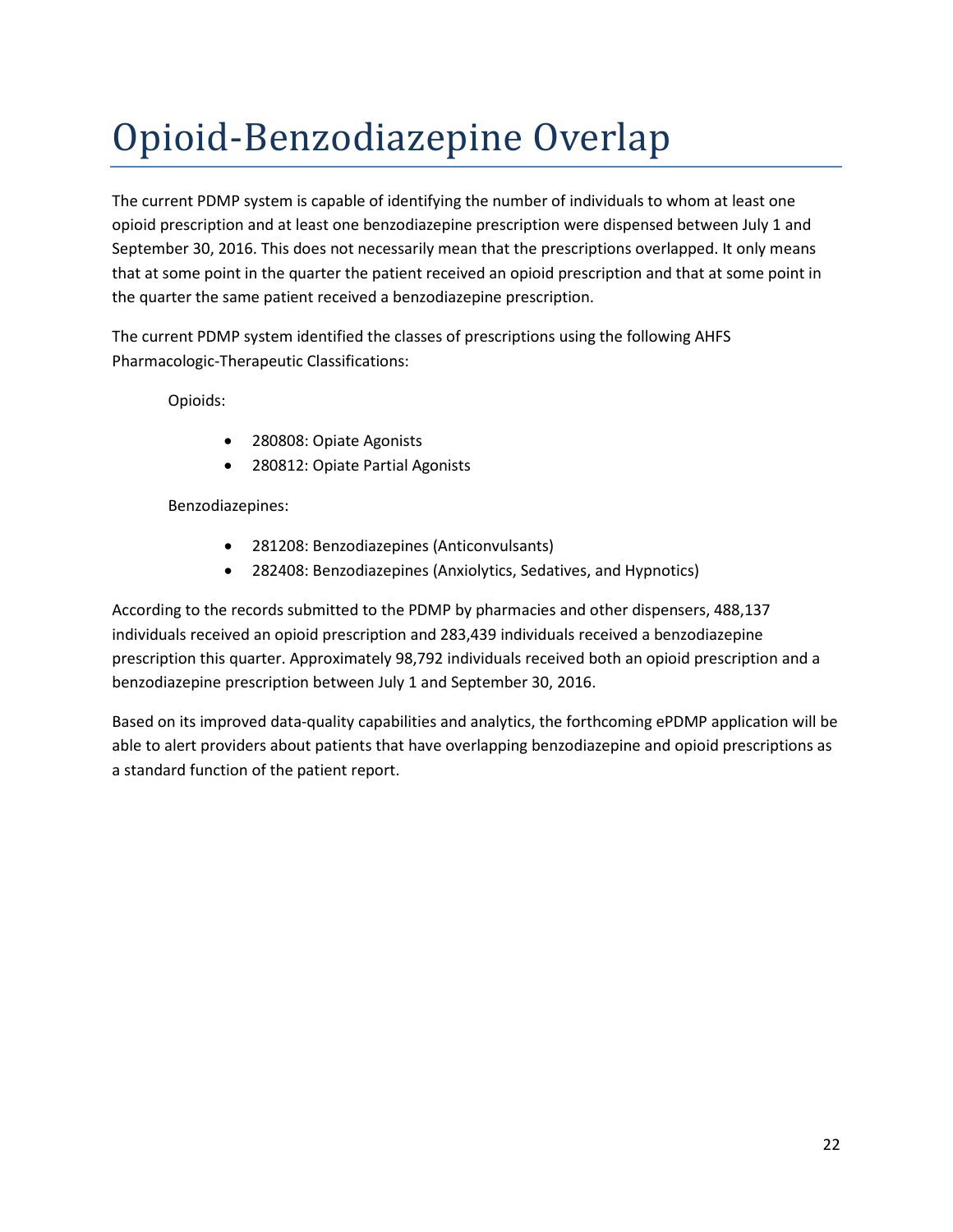# <span id="page-23-0"></span>Attachment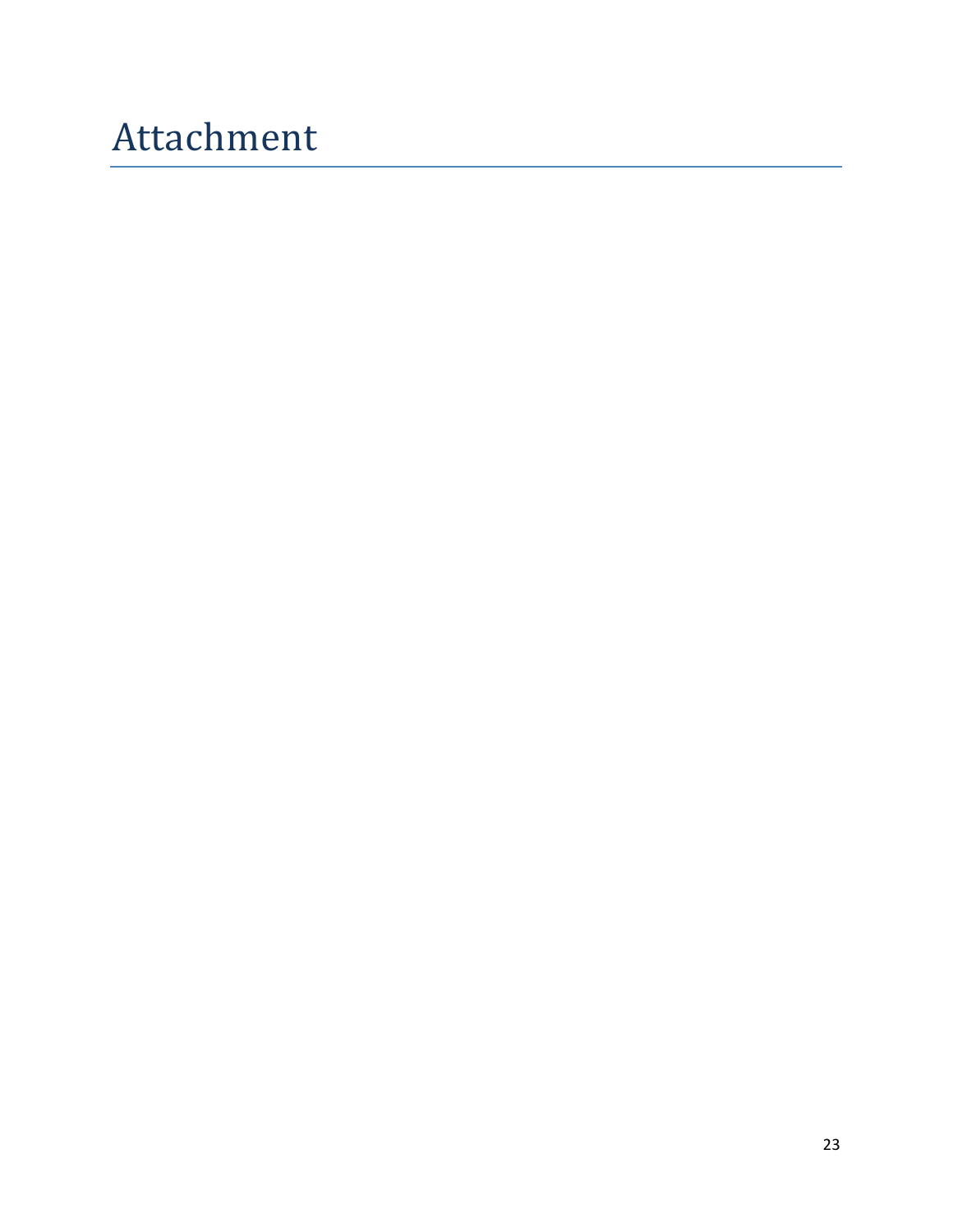| <b>Wisconsin Prescription Drug Monitoring Program (PDMP) User Survey</b> |  |
|--------------------------------------------------------------------------|--|
|--------------------------------------------------------------------------|--|

| 1. What is your profession?                                                                                                                             |                          |                                                                 |                    |                |     |
|---------------------------------------------------------------------------------------------------------------------------------------------------------|--------------------------|-----------------------------------------------------------------|--------------------|----------------|-----|
|                                                                                                                                                         |                          |                                                                 |                    |                |     |
| 2. Are you registered to use the PDMP?                                                                                                                  |                          |                                                                 |                    |                |     |
| Yes                                                                                                                                                     |                          |                                                                 |                    |                |     |
| No                                                                                                                                                      |                          |                                                                 |                    |                |     |
| 3. Overall, how satisfied are your with the PDMP?                                                                                                       |                          |                                                                 |                    |                |     |
| Very Dissatisfied                                                                                                                                       | Somewhat<br>dissatisfied | I am not satisfied nor<br>dissatisfied                          | Somewhat satisfied | Very satisfied | N/A |
|                                                                                                                                                         |                          |                                                                 |                    |                |     |
| I obtain data about approximately half of my patients.<br>I obtain data about less than half of my patients.<br>I do not obtain data about my patients. |                          | I obtain data about a few of my patients when I have a concern. |                    |                |     |
| 5. Which of the following barriers prevent you from using the PDMP more?                                                                                |                          |                                                                 |                    |                |     |
| Limitations with internet access/computer equipment                                                                                                     |                          |                                                                 |                    |                |     |
| Not enough time                                                                                                                                         |                          |                                                                 |                    |                |     |
| Lack of benefit for my practice                                                                                                                         |                          |                                                                 |                    |                |     |
| Lack of training on how to use the PDMP<br>The system is not easy to use                                                                                |                          |                                                                 |                    |                |     |
| Other (please specify)                                                                                                                                  |                          |                                                                 |                    |                |     |
|                                                                                                                                                         |                          |                                                                 |                    |                |     |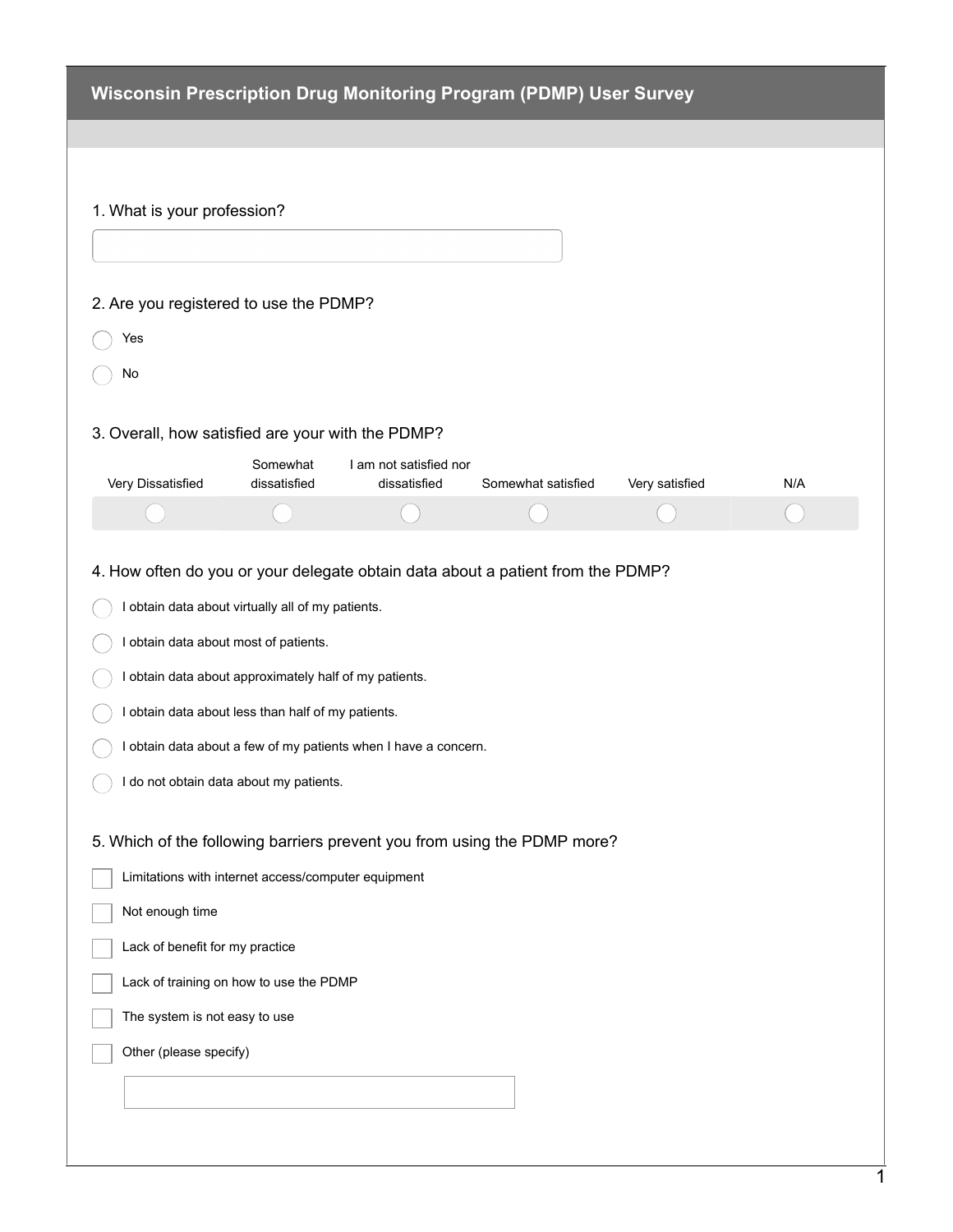6. How many seconds does it normally take you or your delegate to log into and access data in the PDMP?

| $( )$ Less than 10 seconds         |
|------------------------------------|
| $\frown$ Between 10 and 30 seconds |

- 
- Between 30 and 60 seconds
- More than 60 seconds
- N/A

#### 7. Rate the following qualities of the PDMP

|                                                       | Very frustrating | frustrating | Neutral | Intuitive | Very intuitive | N/A |
|-------------------------------------------------------|------------------|-------------|---------|-----------|----------------|-----|
| Process to Register                                   |                  |             |         |           |                |     |
| Process to Access<br><b>Patient Data</b>              |                  |             |         |           |                |     |
| Process to Reset Your<br>Password                     |                  |             |         |           |                |     |
| Process to Manage<br>Delegate Accounts                |                  |             |         |           |                |     |
| Layout of the<br><b>Prescription History Data</b>     |                  |             |         |           |                |     |
| Usefulness of the<br><b>Prescription History Data</b> |                  |             |         |           |                |     |

#### 8. Which of the following actions have you taken as a result of using the PDMP?*check all that apply*

| spoken with a patient about controlled substance use                           |
|--------------------------------------------------------------------------------|
| contacted prescribers or other pharmacies                                      |
| confirmed patient not misusing prescriptions                                   |
| confirmed patient was doctor shopping                                          |
| denied prescription for a patient                                              |
| reduced or eliminated prescriptions for a patient                              |
| dismissed patient from practice                                                |
| referred or recommended for substance abuse treatment                          |
| referred or recommended for pain management                                    |
| referred or recommended for anxiety (or other psychiatric disorder) management |
| Other (please specify)                                                         |
|                                                                                |
|                                                                                |